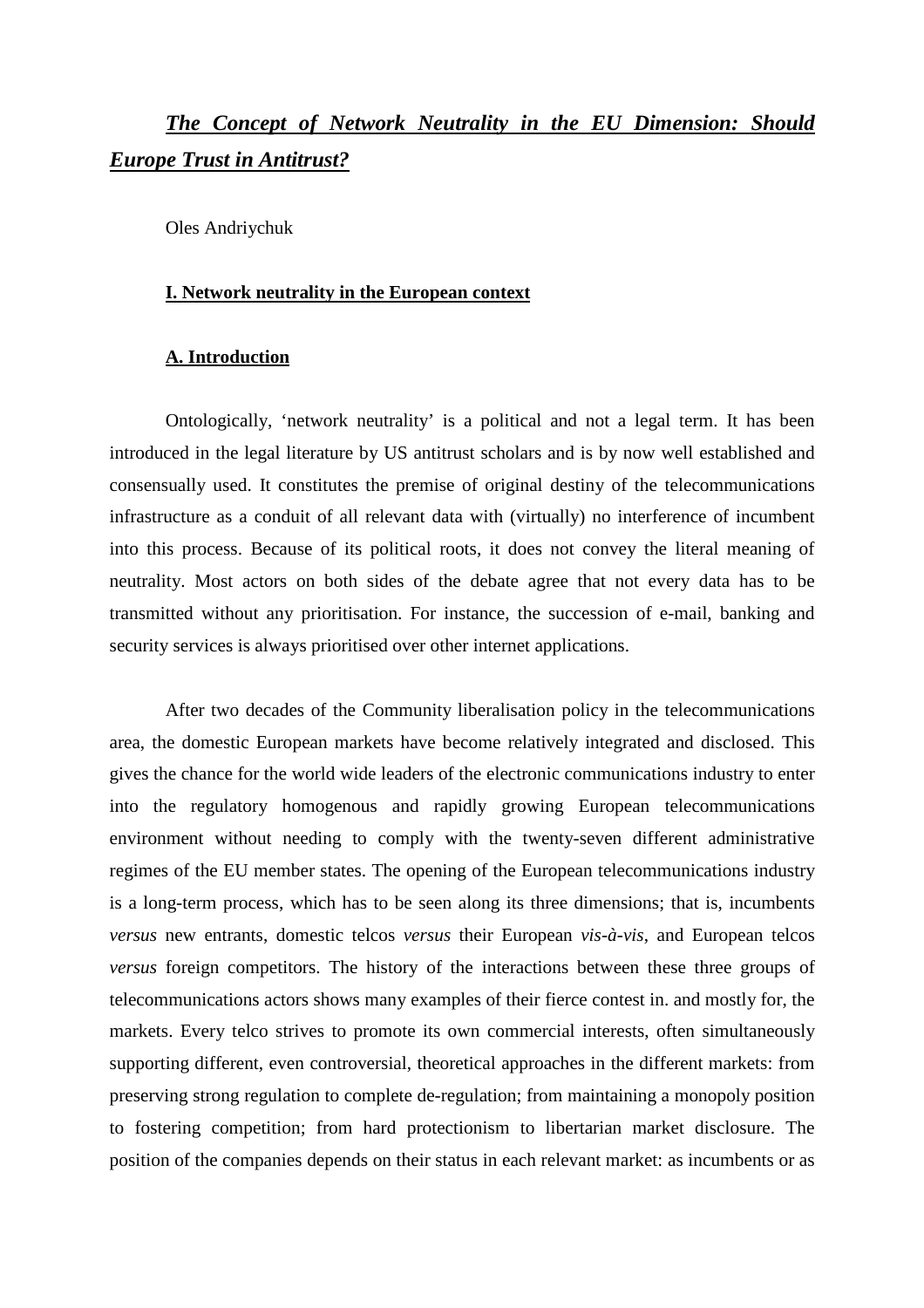new entrants; domestic or European; European or foreign. However, there is an area in which they reach practically unconditional consent: they are unanimous in relation to network neutrality. Among the companies which represent the opposite side of this theoretical debate, the situation is similar as well.

Until the moment of rapid growth of internet technologies, which provides high speed traffic over the new FTTx networks -and, consequently, the transmission of large-sized files and applications-, the discussion on network neutrality had only a theoretical dimension. With the fast development of Voice over Internet Protocol (VoIP) technologies, Internet Protocol Television (IPTV), video-on-demand and movie-downloading services (otherwise large-sized files and applications), the amount of traffic over the network has been growing exponentially. Concurrent to this process, there has been a substantial development of the infrastructure, which can now be managed gradually by Internet Service Providers (ISP). In practice, this means that ISPs, who are often at the same time the owners and administrators of the networks, can 'range' the traffic speed of different internet applications.

Because of digital convergence and systematic elimination of the frontiers between infrastructure, platform and content of the internet, many ISP are beginning to consider launching for their users the provision of different kinds of content services under different traffic speed (two-tier Internet). Concurrently, some big internet companies are launching their own wired and wireless networks, like Google in San Francisco.

As soon as ISP acquired the technical abilities to 'range' the traffic of different applications and, most importantly, of different content providers, they started to consider the possibility of providing high-speed premium services for content operators interested in instantaneous delivery of their services. This option is particularly important for such timesensitive applications as broadcasting of live sports events, video conferences and some other communication services. Under such conditions, internet speed became a *killer application* for attracting new clients and gaining substantially higher revenues. There are two hypothetical models of applying this premium speed services: on one hand, assigning such extra-speed capacity to other content-providers for additional fee and, on the other hand, vertical integration of ISP with certain content-provider and offering content services on its own.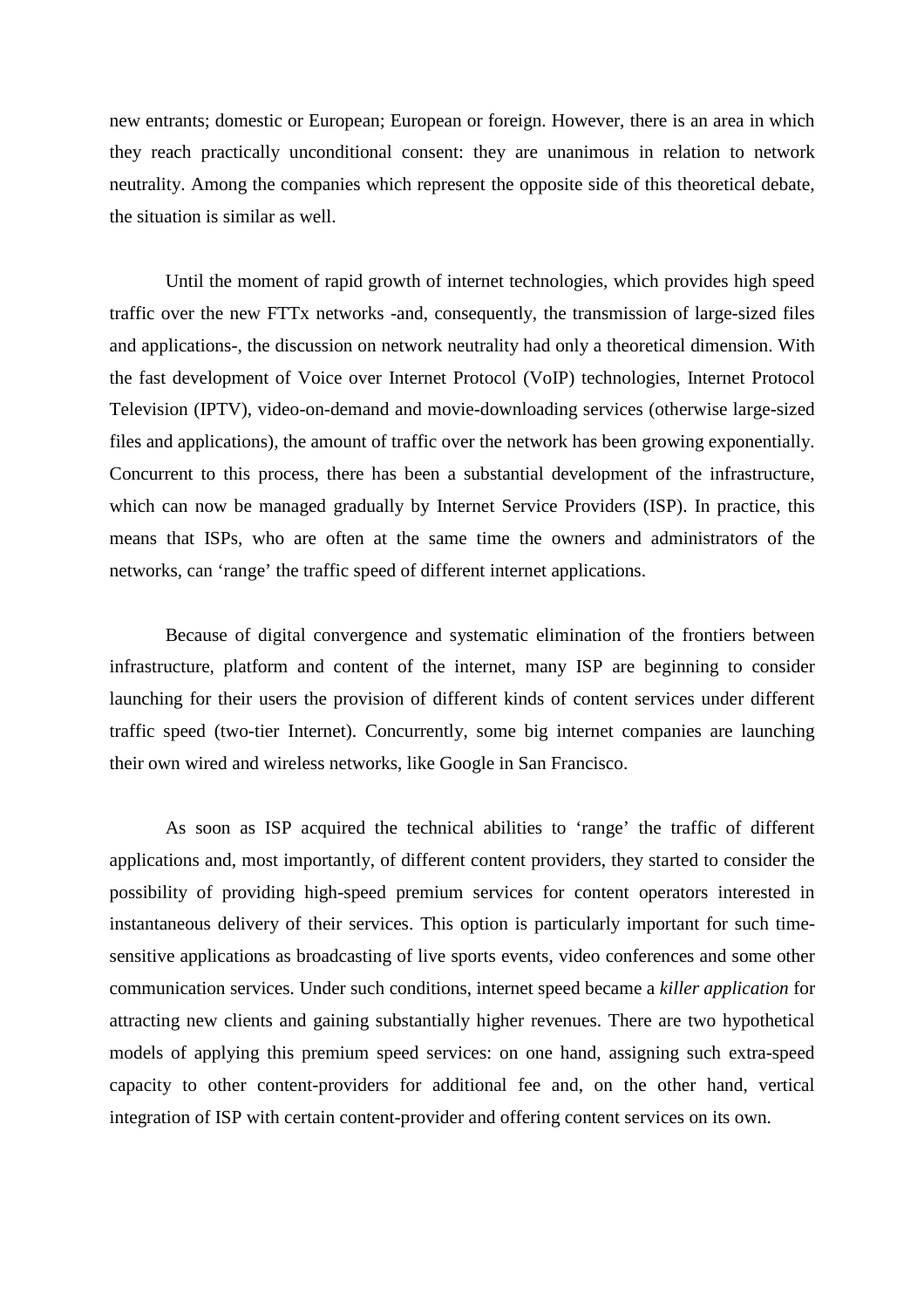The merely technical capability of ISP to charge their clients -to be understood as charging on both sides of traffic, that is download or consumers and upload or content providers- brought on commercially justifiable apprehensions in the content-providing internet industries. Services which content providers have traditionally received by simply paying for upload speed and data capacity at the upstream level may now only be obtained by these companies for additional payments at the download level, depending on the real amount of users. This scenario appears to be only hypothetical, since nobody is allowed to *degrade* the speed of some particular content or application. Besides, it would never be possible from the political or *freedom of speech* and commercial or *cannibalisation* of existing business model points of view. However, the growing popularity of premium speed services would indirectly leave in the cold those content-providing companies who will continue to rely upon merely average 'non-discriminatory' speed of data transmission.

So, does prioritisation actually mean discrimination? The answer to this rather philosophical question definitely depends on the initial position of the inquirer. As it always happens with debates in the area of competition law and regulatory policy, each party tries to obtain the *cheval de bataille* of its rectitude; namely, benefits for consumers and improvement of the general economic welfare.

This situation impelled content providers to launch a wide-ranging political campaign on network neutrality, with the intent to preserve the existing *status quo*, by means of introducing broad public discussions and implementing the relevant legislative framework. The epicenter of these debates was initially situated in the United States, where this topic received tremendous public coverage and scientific conceptualisation. However, nowadays, the network neutrality concept is becoming increasingly more popular in other jurisdictions, particularly in the European Union and Japan, where these debates are still in their infancy.

Leaving aside such controversial issues as the level of censorship, privacy, and copyrights protection of the transmitted content, local internet service providers are apparently aware of their customers needs, at least as much as world-wide content providers are. Therefore, they will never jeopardise the services of high-speed data delivery by blocking or slowing down certain applications. However, one must recognise that, with some minor exceptions, providers of broadband internet services are usually monopolists in the local markets and their dependence upon content-creating companies is significantly less than *vice*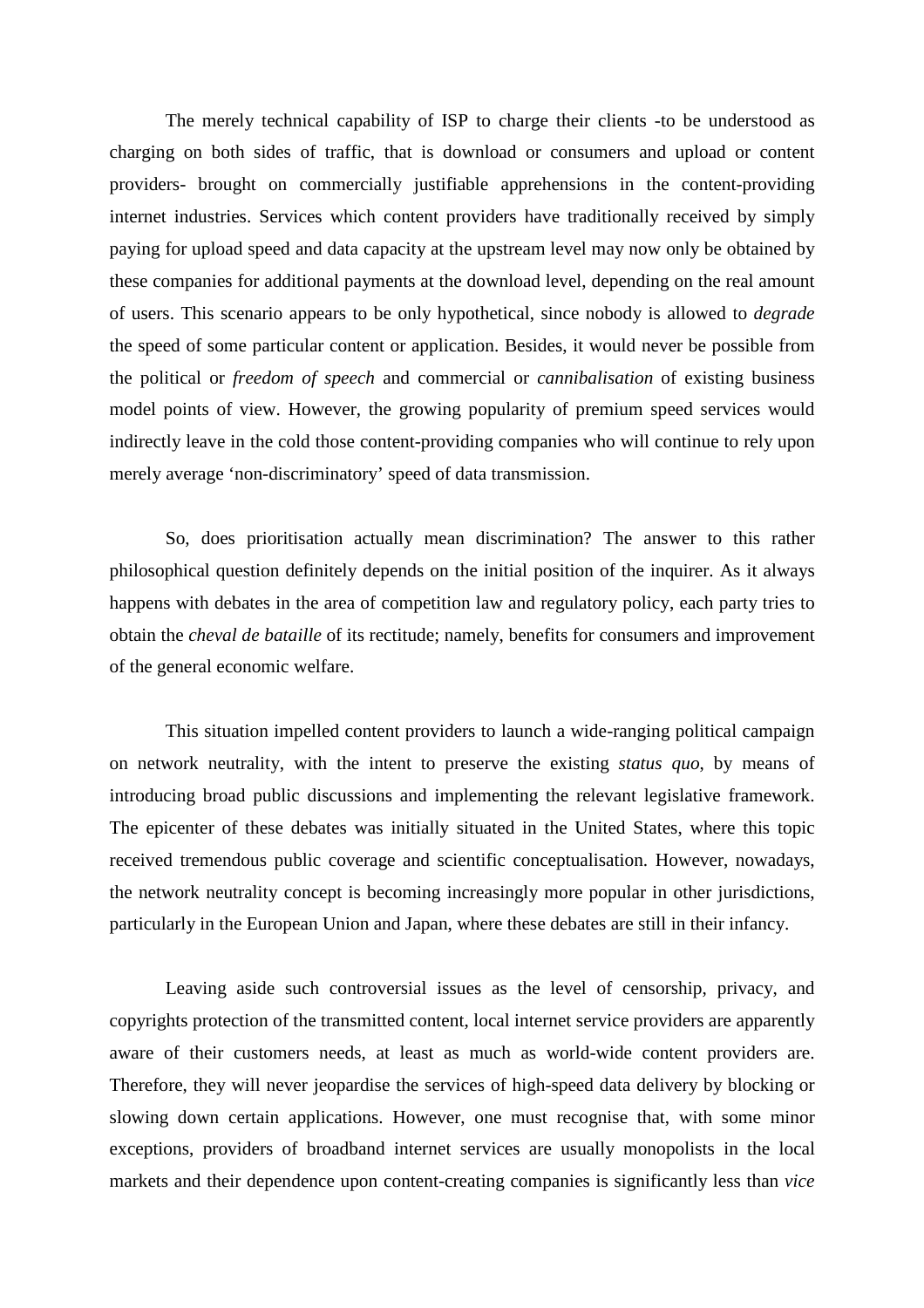*versa.* Does this mean that their business practices need to be regulated by sector specific instruments, such as compulsory access or neutral traffic requirement, or are the traditional mechanisms of *ex post* competition law reasonable and sufficient in the present context? What is the legal difference between the American and European approaches to network neutrality and where exactly is it situated? These are two central questions that this paper will attempt to tackle.

#### **B. Jurisdictional concerns,** *quo warranto*

Telecommunications law was not originally supposed to have a European Community dimension. The founding fathers of European integration laid down *prima facie* explicit clauses in the legal foundation of the European Community, reserving telecommunications to the national regulatory regimes. Indeed, at the time, the social and political status of telecommunications was considered as one of the strategic domains of internal affairs.

#### Thus, Article 86 of the Treaty Establishing the European Community stipulates:

In the case of public undertakings and undertakings to which member states grant special or exclusive rights, member states shall neither enact nor maintain in force any measure contrary to the rules contained in this treaty, in particular to those rules provided for in Article 12 and Articles 81 to 89.

Undertakings entrusted with the operation of services of general economic interest or having the character of a revenue-producing monopoly shall be subject to the rules contained in this treaty, in particular to the rules on competition, in so far as the application of such rules does not obstruct the performance, in law or in fact, of the particular tasks assigned to them. The development of trade must not be affected to such an extent as would be contrary to the interests of the Community.

The Commission shall ensure the application of the provisions of this article and shall, where necessary, address appropriate directives or decisions to member states.

Neither literal nor historical interpretation of these provisions gives us a ground for questioning the original intentions of the member states. The initial political will consisted in reserving the telecommunications policy for domestic regulation.

Nevertheless, in the course of time, the interpretation of Article 86 has been hermeneutically moved towards substantial an expansion of the Community's competences in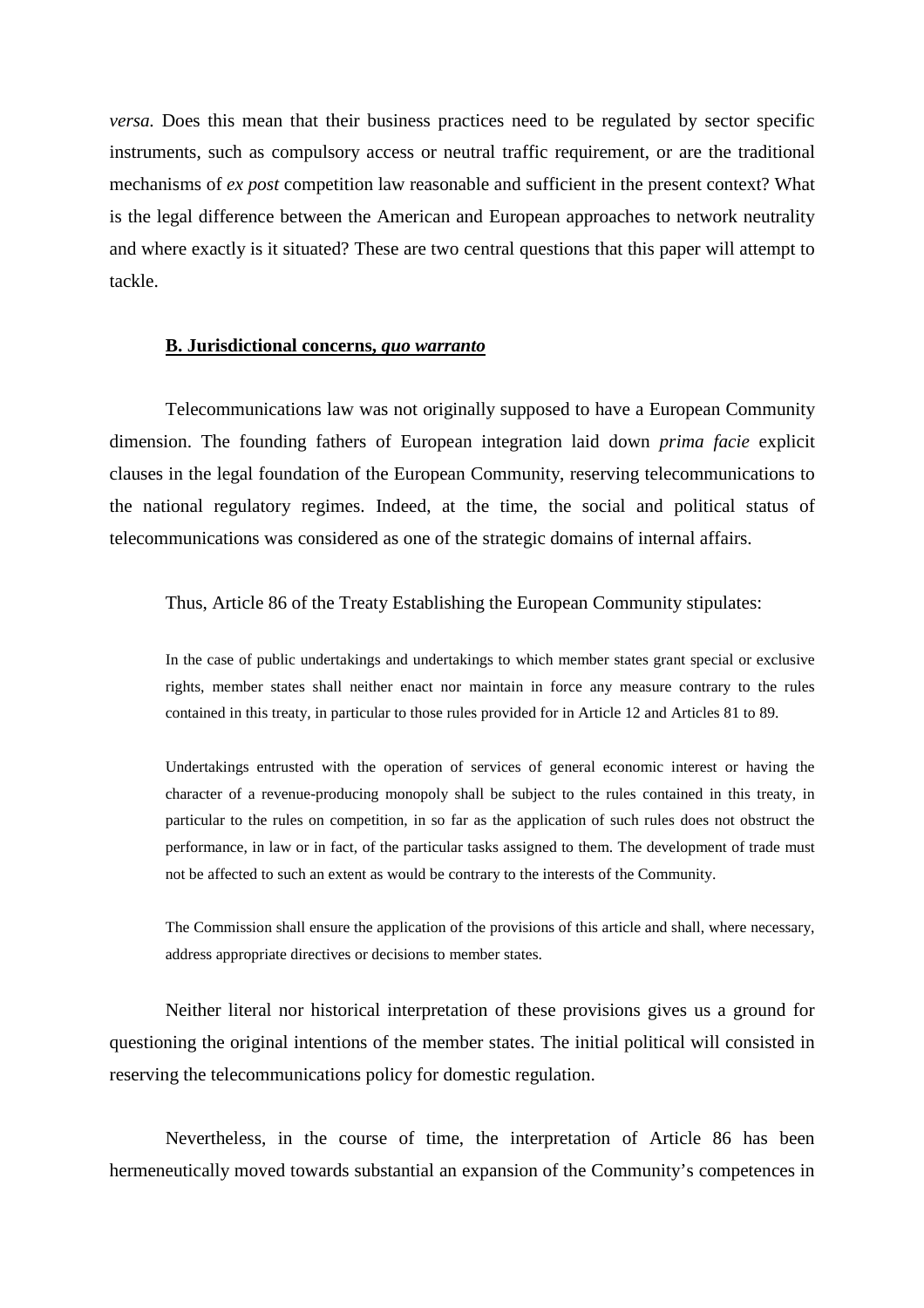the present domain. Accordingly, teleological and systemic modes of interpretation provide a clear picture of the 'genuine mission' of the treaty and classify telecommunications as one of the most important *European* policy. The European Commission has been one of the most active proponents of such a shift of paradigm in the evaluation of the status of telecommunications policy in the economic constellation of the EC. This pro-European approach was ultimately legitimised by the judicial opinions of the Community's courts, *videlicet* in the relevant case law.

Technically, the self-contradictory provisions of Article 86 might be interpreted in different ways, both in favour and against of the parties to the present dispute. Under these circumstances, the decisive factor is to be found in the general purpose of European integration, which is based on striving to complete the single internal market; that is, on Articles 15, 26, 47 § 2, 49, 80, 93 and 95. This aim serves as a common denominator for the arguments of both parties. Not surprisingly, the reference to the overall value of market integration sorted all things out and ended up presenting the telecommunications policy as genuinely European.

## **C.** *Libéralisation! Harmonisation! Concurrence!*

The European telecommunications policy was supposed to be governed by three major principles: *liberalisation*, *harmonisation* and *competition*. These three maxims directly correspond to the three core European meta-tasks; namely, completing the internal market, setting out Community-wide uniform social and economic regulatory system, and fine-tuning the optimal competitive institutional environment.

It is noteworthy that, although these three objectives all constitute important elements of European economic welfare, they also quite often contradict themselves. The main problem lies in their ontology and methodology. Traditional *ex post* competition rules and antitrust law are graduate and predictable. They provide for incumbents substantial amount of legal certainty. In contrast, the *ad hoc* nature of regulations, which constitute the main instruments of liberalisation and harmonisation, are rather based upon the rationale *exitus acta probat.* 

There are philosophical doubts as well about the correctness of the term *liberalisation*, which in this particular context would actually mean "*liberalisation through regulation*" and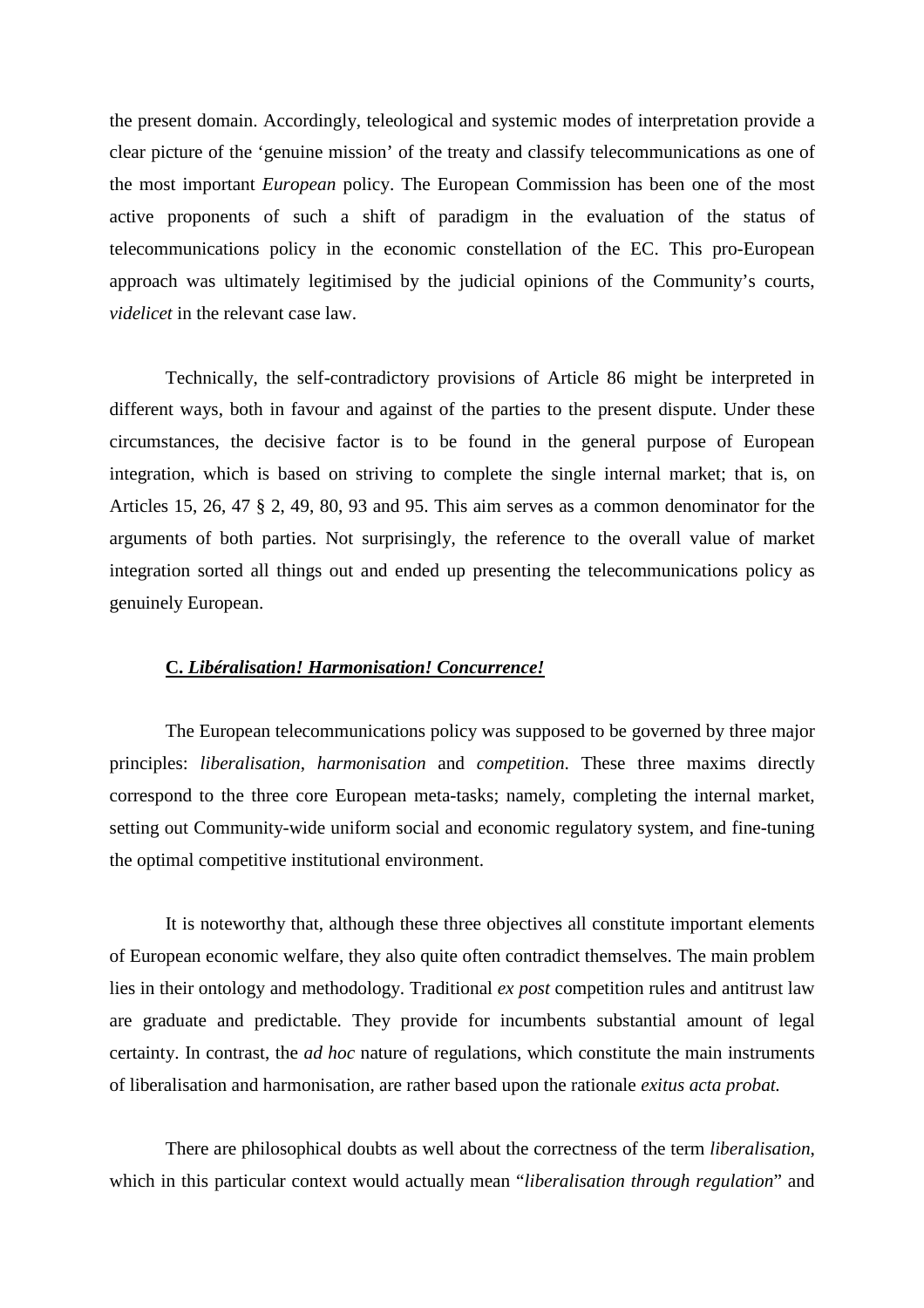not "*liberalisation from regulation*". From the perspective of negative freedom, such a formula constitutes a *contradictio in terminis*. This being said, proponents of a positive conception of freedom consider volitional interference and *creativity* as an indispensable component of any genuine form of freedom. In the context of the European telecommunications regulatory regime, *liberalisation* consequently means an aim, whereas the methods of reaching this aim are far from liberal and include, for instance, limitation of profitability, common carriage obligations or compulsory access.

The ontological legacy of European telecommunications based upon original state ownership provides an additional, although rather rhetorical, argument for regulatory interference by the Commission. In the course of the privatisation of most European telecommunications giants, the permanent implicit emphasis has been put on the fact that the entire network infrastructure has been built by the sweat of nation's brow; a consideration, which can be euphemistically interpreted along the lines that the industry will continue to be regulated at least for a while.

This is particularly important since, under the current European regulatory regime, even telecommunications companies without significant market power -as opposed to the rules defining the dominant position in *ex post* competition legislation- may be obliged to provide in certain cases for their competitors adequate access to infrastructure and services. The Commission recognises the exceptional character of such compulsory remedies, but proposes to preserve this practice in the new regulatory framework for telecommunications. Furthermore, in order to ensure the consistent application of this condition and to avoid the imposition of inconsistent obligations without a market analysis, it is proposed to harmonise this procedure on the Community level. Supposedly, this would prevent the risk of overregulation and a fragmentation of the internal market through the imposition of inconsistent obligations. The procedure of cooperation between Commission and NRA is provided by Article 7 of the Directive on a common regulatory framework (2002/21/EC). It requires NRA to conduct a national and Community consultation on the relevant regulatory measures they intend to take. The Commission may issue comments and, under certain circumstances, block the proposed regulations.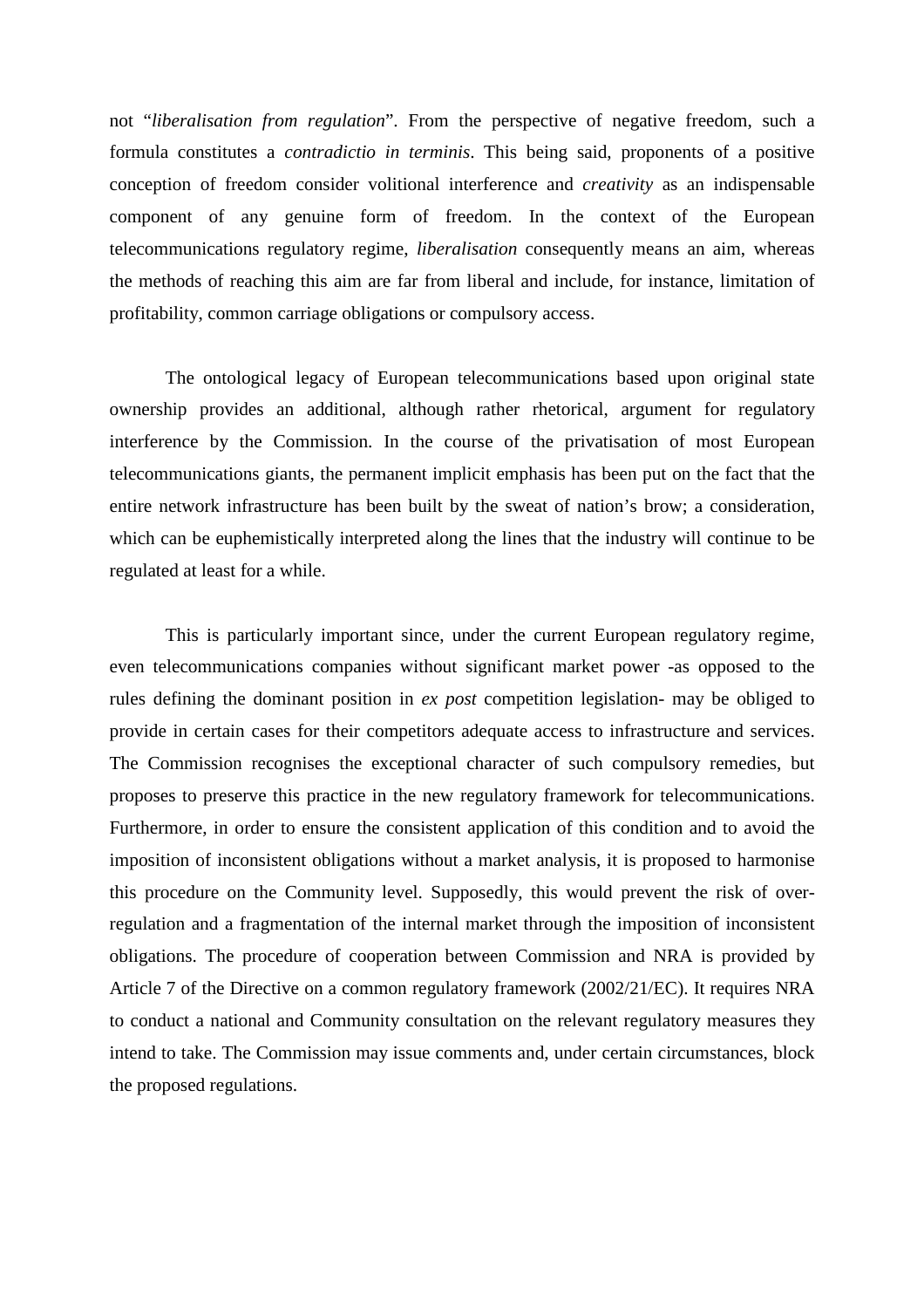## **D. European policy of limited profitability**

On the road to privatisation of previously state-owned telecommunication companies in Europe, the most popular form of regulation was the limitation of the investment rate. This basically implied post-selling state's control over incumbent's tariff policy by means of requirements to restrict the scope of its returns and aggregate profitability. According to these conditions, commercial incentives for telecommunication companies and their subsidiaries should be limited by general revenue caps. This presupposes the possibility to gain solely a 'proportional' margin of profits, which should take into account the interests of direct, potential and (maybe) even hypothetical competitors.

Limitation of profitability ratios is a rather objectionable and controversial instrument of telecommunications policy. From a theoretical perspective, it raises substantial doubts about the appropriate functioning of the free market, by not only restricting the genuine intention of service providers to render access to facility at the highest possible price but also confining the inherent business intentions of the incumbents to innovate and improve the quality of the telecommunications services.

Since the policy of limited profitability applies for the most part uniformly to the whole industry, often without appropriate differentiations between the various segments of telecommunications businesses, the sporadic benefits of such regulatory interventions are considerably degraded by economic damages, which are raised from unnecessary market limitations in other allied areas of the industry. Furthermore, these restrictions are quite often applied to markets where the incumbent neither abuses nor even holds the dominant position or where the competition functions well and there is no rational necessity whatsoever for regulatory intervention by public authorities.

Because of the complexity and the rapid changes that occur when offering different services inside the telecommunications industry, it would be unrealistic to predict the existence of a well-differentiated ranging system of regulation, which fully takes into account the specificity of the various markets and submarkets; thereby, providing mobile and efficient operational regime.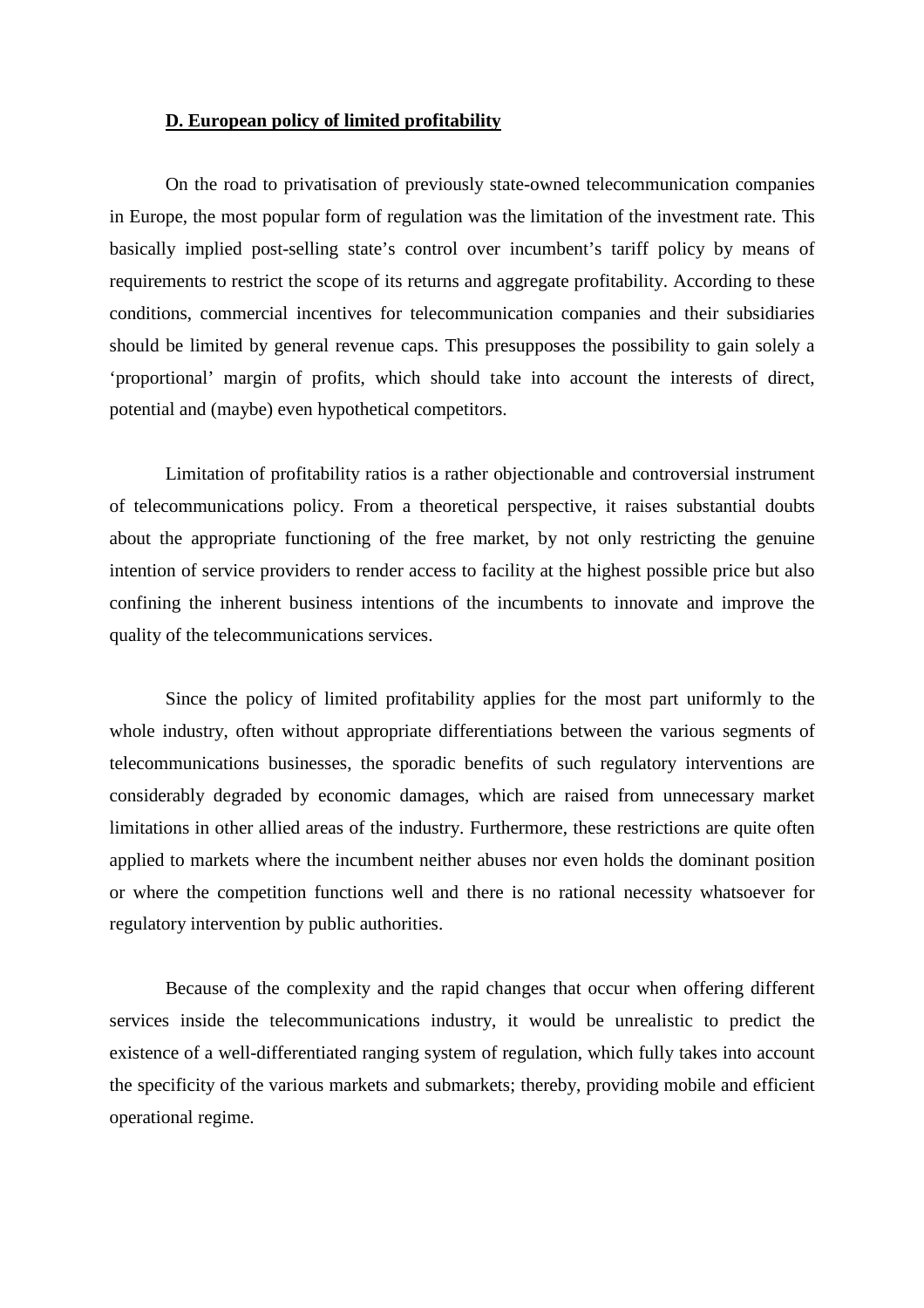In addition, the limited profitability policy of telecommunication companies does not bring any substantial benefit to the consumers. These interventionist regulatory mechanisms may serve only for reaching short-term and fairly marginal advantages, because in the long and middle-term perspective the lack of incumbent incentives to innovate together with their intentions to structurally optimise existing formats of business in order to adjust to regulatory pressure cannot lead either to establishing of workable competition model within internal market or to improving services. Under the present system, a large amount of incumbent efforts are re-directed to a sophisticated parcelling into different entities or affiliated enterprises in order to comply with legal requirements,<sup>1</sup> virtually sharing gained profits between different pockets of the same jacket.

Another important disadvantage of limited profitability rules in the telecommunications sector is that they deform the fundamental notion of regulatory policy, impelling beliefs upon dependent companies about the constant character of such welldisposed regulatory climate on the relevant market. The legacy of regulatory over-protection decreases abilities of dependent companies to compete under the conditions of workable competition. In return, it incites them to lobby the legislation and support the general political atmosphere in favour of the conservation of the current state of affair in the industry. One can easily find persuasive arguments for regulatory protection, especially if the success or even mere existence of the dependent companies is at stake. In this situation, there is direct evidence that, by definition, the provisional character of each *ex ante* regulatory interference slowly but surely transforms into a permanent state of play for the whole telecommunications industry.

For all intents and purposes, regulation plays the part of first violin in many domains of public community affairs, including those related to the economy. It is indispensable *inter alia* in the relations of establishment and registration, fiscal and financial control, as well as in a range of other inspecting and administrative matters. Furthermore, it is inevitable in securing performance of common carriage through the provision of universal services. However, the primary task of regulatory policy in the area of market fine-tuning is to

 $\overline{a}$ 

<sup>&</sup>lt;sup>1</sup> This remark does not intend to contest or otherwise cast doubts on the probable existence of some genuine competition between companies owned by the same person (*e.g.*, by accounting separation). On the contrary, there are sufficient evidences to believe that, in some industries, ownership does not play decisive role with regard to competition (*e.g.*, rivalry for audience among TV-channels, which legally belong to one media holding).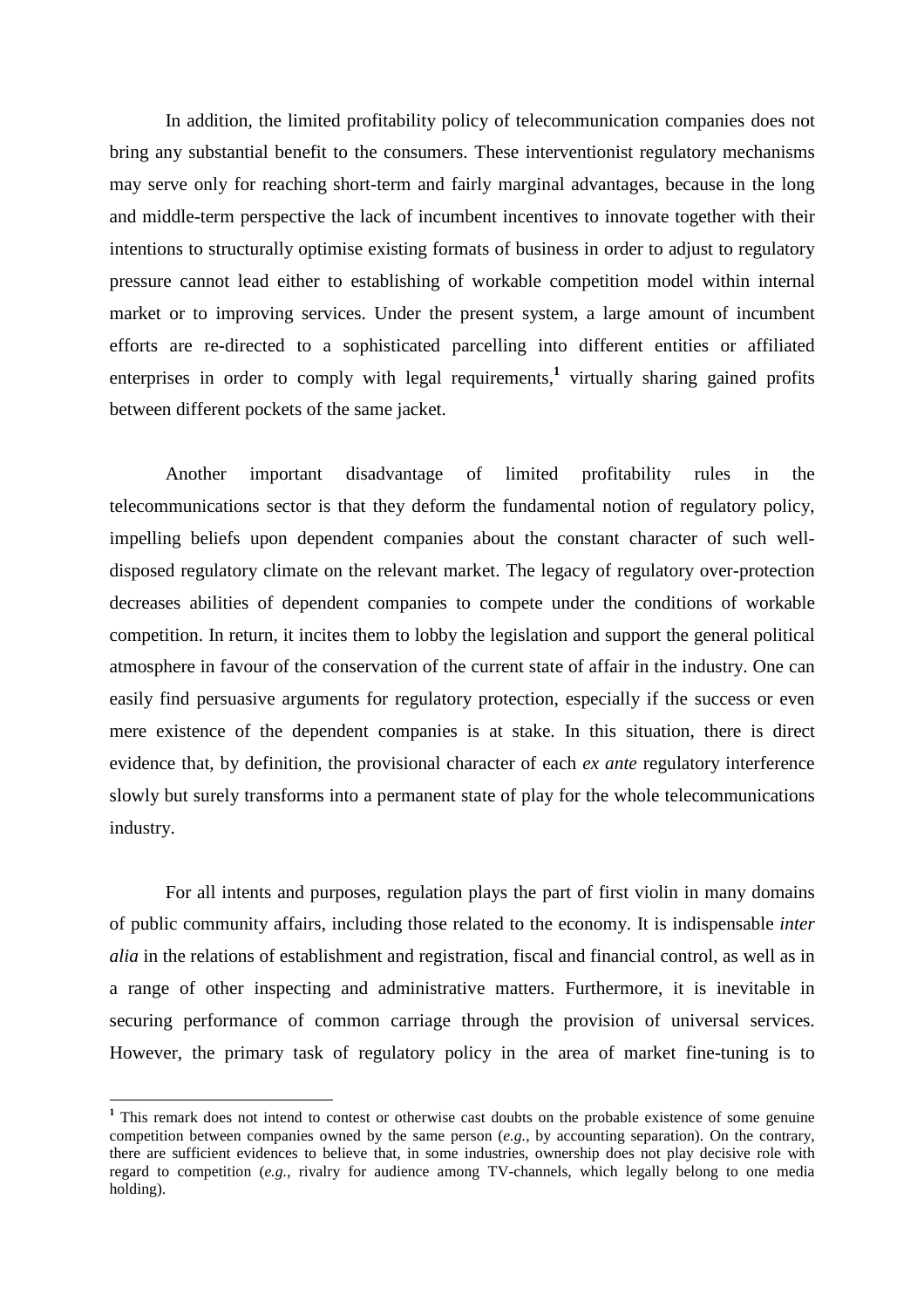establish, improve or modify competition in the relevant market(s) and, in no circumstances, to substitute it by nearly command-and-control practices, such as the policy of limited profitability.

The references of the proponents of the limited profitability policy are based to a large extent on the fact that newly established competitive markets of telecommunication services are dependant upon regulatory interference, as they would otherwise be unbearably pressured by the incumbents and forced to abandon the market. This presumption is increasingly gaining the status of an axiom in the industry. Another reasonable argument is based upon the widespread -although rather deductive- experience of abusive monopolistic behaviour of the incumbent in the presumably unregulated environment. In an ideally modulated world, competition in the network industries is a rather temporal issue, considering that monopolisation of the market is almost indispensable in the end. As the common adage goes, the winner gets all. Under these circumstances, the successful incumbent would be motivated to operate according to the paradigmatic winner-gets-all formula. This is precisely the reason why both *ex post* (competition laws) and *ex ante* (sector specific regulations) regulatory policies are called upon.

As a general rule, the most important instrument for public regulation of the market economy appears to be competition law. Because of its existential universality and legal conformity, this tool is precisely considered as a commonly acceptable *raison d'être* of moderate and predictable market regulation. Competition law has its well-elaborated jurisprudence; it is based upon judicial principles and case-law. In legal reasoning, there is much more about law here, then about competition. Hence, competition law is an instrument, which provides a substantial amount of legal certainty and refers to principles of law or at least does accept them as a value.

The *ex ante* regulatory instruments of market regulation are not characterised by predictability and legal continuity. They are fully tied to the political context and they are adopted by executive authorities as rules rather than as principles. *Ex ante* instruments are much more flexible and easy to change. Their mission as regulators of competition lies in establishing short-term contextual tasks in accordance with everyday political necessity. The legal nature of *ex ante* regulation is *consequentialist* concerning the results achieved in the market. Its algorithm consists in the claim that sector specific regulations are temporal tools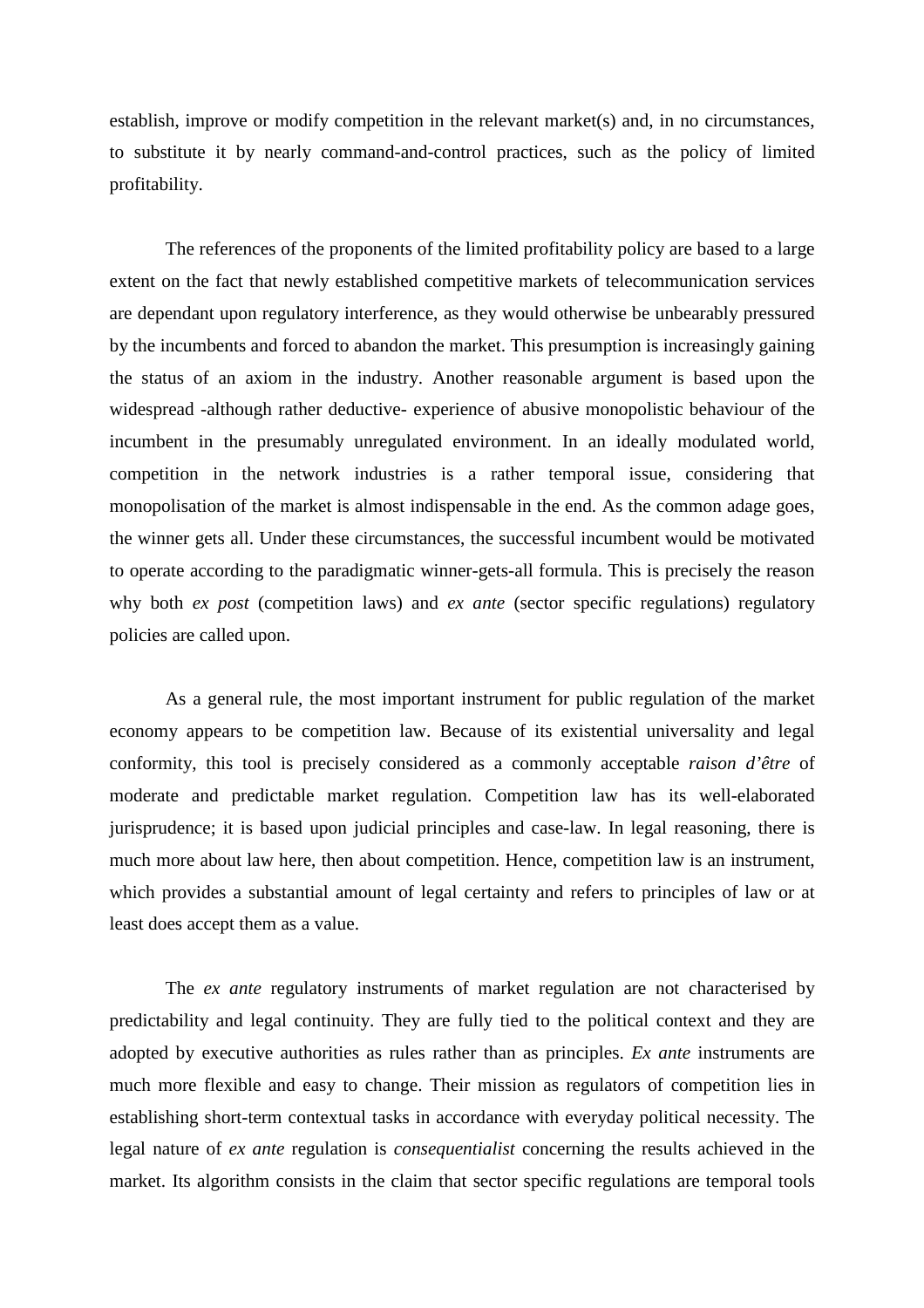for matching market failures, which cannot be fixed by *ex post* regulation. In course of time of their legal validity, they may directly contradict competition law as *ex post* regulation. Yet, they would still apply in spite of this formal discrepancy with competition law and even the plausible higher place occupied by the latter in the formal legal hierarchy.

# **E. Local loop unbundling**

The European policy in the area of network neutrality has to be seen in close connection to the approach of the Commission towards the issue of local loop unbundling. The regulatory regime of the latter may be transposed in the future to the former, since both are directly related to the regulation of the appropriate managing of networks and both eventually provide very high obligations for the incumbents.

Local loops constitute physical wired intermediary between telephone exchange central offices and end-users telecommunications lines. The essence of local loop unbundling policy is based on granting to incumbent competitors the fair and non-discriminatory use of the facility of monopolist. The technical characteristics of local loops do not permit their duplication under economically reasonable terms. Naturally, the opinions of the main industry players are divided, depending on the factual power in the markets of networks interconnections. As a result, companies that possess local loops -virtually, always monopolistically- are insisting upon their genuine property rights to operate their own facilities, whereas new entrants and companies who do not have well-developed network infrastructure refer to their right to compete and ask for the permission to use local loops under the same conditions as incumbent affiliated companies do.

Another more radical variant of local loop unbundling consists in *bit stream access*, which essentially is an entrance to the market of electronic communications made by a company which possesses no infrastructure equipment at all. Neither the current nor the reformed European telecommunications regulatory framework does explicitly maintain compulsory provision of bit stream access. However, according to the Directive on access and interconnection (2002/19/EC), incumbents are obliged to provide different forms of access under transparent and non-discriminatory terms and conditions. Hence, a proactive interpretation of this provision may lead to compulsory access to the network by competitors, if such access has been made for at least one of them. According to Article 1 § 3 of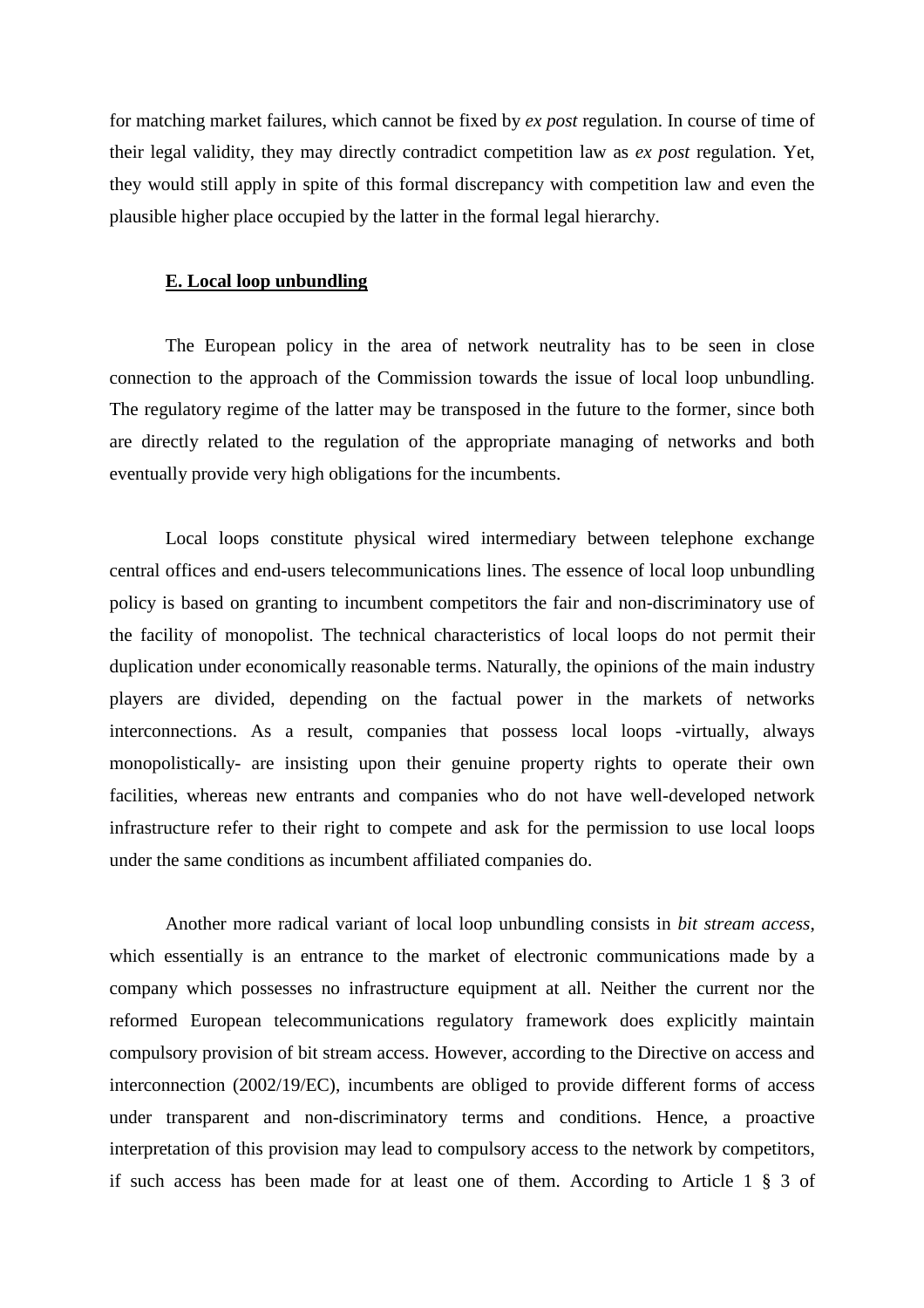Regulation (EC) No 2887/2000 on unbundled access to the local loop, "this regulation shall apply without prejudice to the obligations for notified operators<sup>2</sup> to comply with the principle of non-discrimination, when using the fixed public telephone network in order to provide high speed access and transmission services to third parties in the same manner as they provide for their own services or to their associated companies, in accordance with Community provisions".

The practice of the Commission demonstrates its willingness to foster innovations in the bit stream markets, in particular outside of densely populated metropolitan areas. National regulatory authorities are required to notify their market analysis with regard to several predefined markets to the Commission and one of these markets is the market of bit stream access.**<sup>3</sup>**

One of the most appropriate solutions for this dilemma may be provided by the market itself; in particular, rapidly growing wireless technologies. In the predictable future, wireless connection may become an appropriate platform for high-speed transmission of data. This is already the case in the most technologically developed local communities around the globe. The economic potential of wireless communications is enormous. According to the Commission, the total value of services that depend already today on use of the radio spectrum in the EU exceeds  $\epsilon$ 200 billion. Wireless has been a strong driver of economic growth of Europe.**<sup>4</sup>**

Wireless technologies constitute an effective substitute to more traditional electronic communications. Their intensive usage would help solving existing bottleneck problems in the area of local loop interoperability. There are reasonable market premises to believe that, instead of strict compulsion to open the access for the local loops, the regulator could re-direct its efforts to promoting wireless technologies, fostering new entrants to adopt new business strategies, which would not only establish competition in the markets, but also promote innovations for the benefits of consumers. This approach would be particularly appropriate in

 $\overline{a}$ 

<sup>&</sup>lt;sup>2</sup> Notified operators are those operators that hold significant market power.

<sup>&</sup>lt;sup>3</sup> In 2006, the Commission approved the decision of the German regulator *Bundesnetzagentur* to open up broadband markets, including very high-speed internet access (VDSL) with regards to Deutsche Telekom.

**<sup>4</sup>** See: **V. REDING**, *The Review 2006 of EU Telecom Rules: Strengthening Competition and Completing the Internal Market*, Annual Meeting of BITKOM, Brussels, Bibliothèque Solvay, 27 June 2006; which expresses the views of a member of the European Commission responsible for the information society and the media.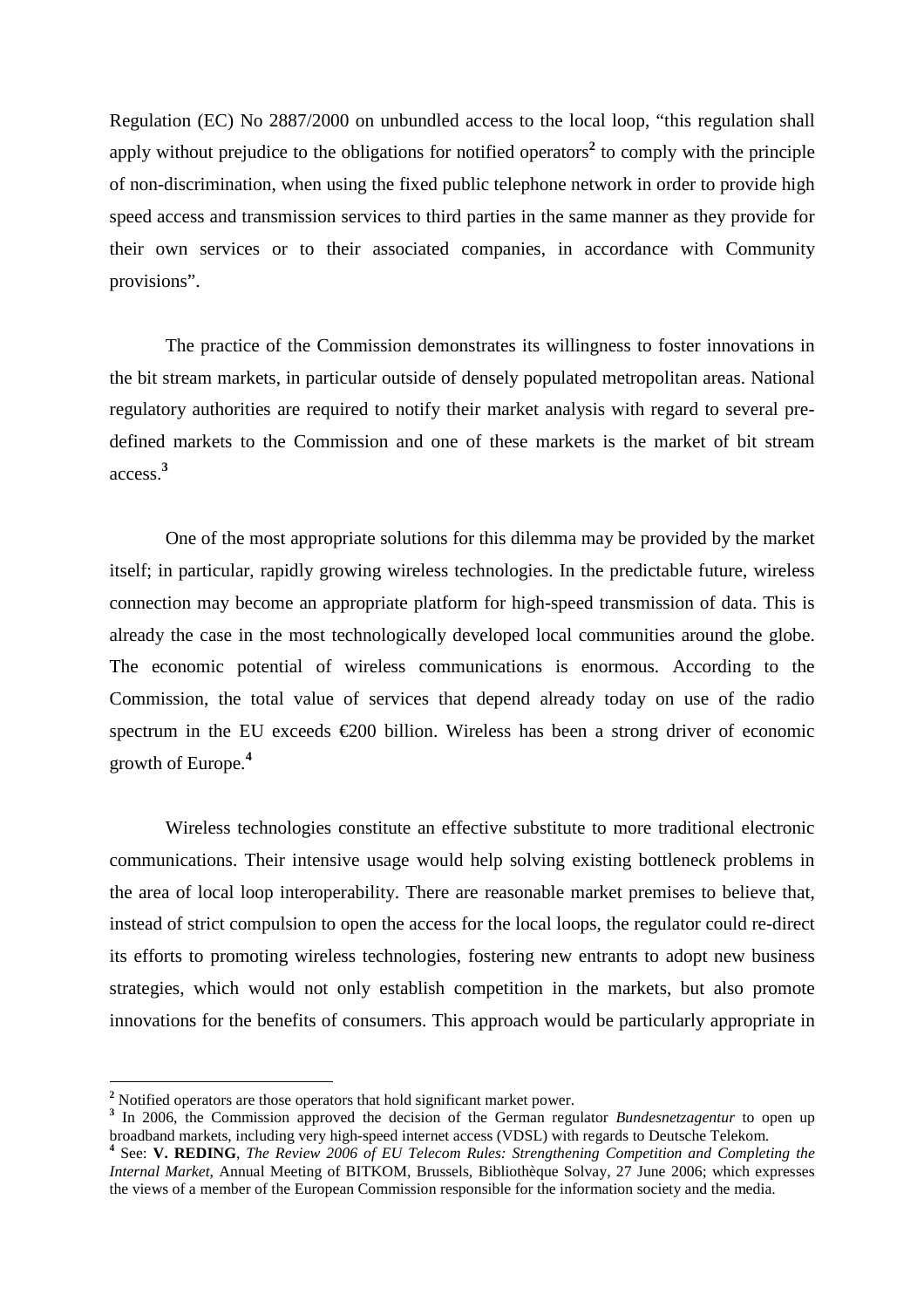the light of the Commission efforts to liberalise the spectrum policy and to bring its regulation at the Community level.

Since the Commission proposal for review of the European electronic communications framework is focused on empowering market players and giving them the necessary legal certainty to exercise their role of innovators, it would be both effective and consistent to provide them with the regulatory prerequisites for such incentives; namely, to restrict the commonly used practice of local loop unbundling and impel new entrants to look for their way to success *via* new wireless technologies rather then by free riding on existing facilities.

#### **II. European law of electronic communications**

#### **A. Present-day regulatory regime**

The legislative failure to include network neutrality provisions into the Communications Opportunity, Promotion and Enhancement Act of 2006 gives a glimpse of the preliminary state of affairs in the United States. This is not the case for Europe. Indeed, the network neutrality issue is neither settled nor properly articulated in the European context. The debates over telecommunications in the EU take place under another methodological apparatus, with different priorities and somewhat shifted accents. Then again, it resembles the US situation in the clear-cut definition of the European opponents and adherents to network neutrality. The former contains most of ISPs, regardless of their legal property relation to the networks. The latter are united around the most powerful and ambitious content suppliers.

Despite the strong commitment of the main European regulatory player -that is, the Commission- to proactive telecommunications policy, the opponents of network neutrality are in a more advantageous position, since they have to merely need to advocate preserving the *status quo*; namely, the application to presumably discriminatory conduct of ISPs of *ex post* antitrust rules. Conversely, the proponents of network neutrality are called upon to persuade the European legislator of the necessity to adopt explicit *ex ante* regulatory measures. However, taking into consideration the power of public opinion upon the European decisionmaking process, the perspectives of network neutrality legislation appear to be quite likely. Under these circumstances, consumer welfare constitutes an *ultima ratio* for future network neutrality debates in Europe.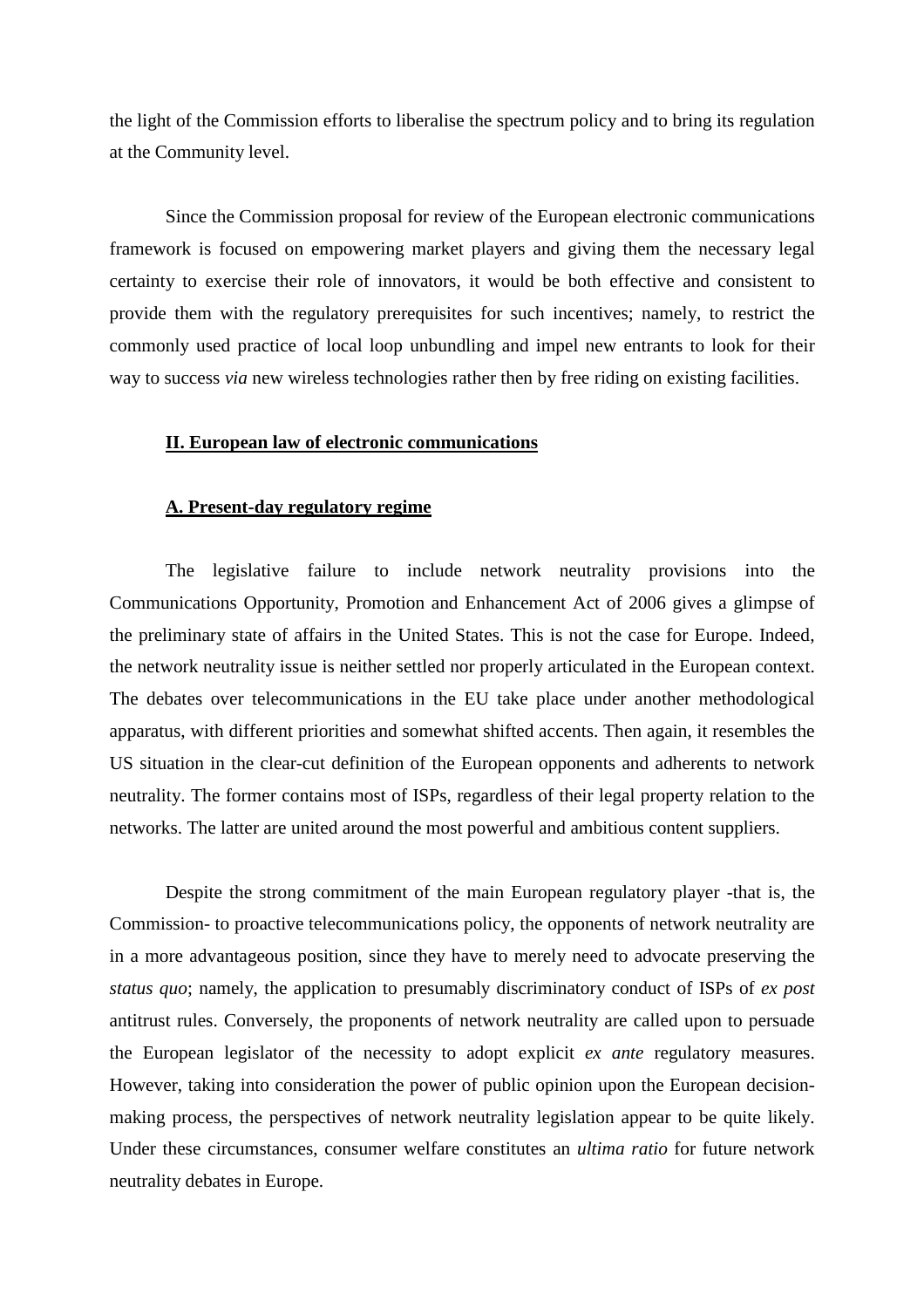Innovations and investments have another 'golden share' in this discussion. One of the best ways to attract new investors into the telecommunications market is to demonstrate its profitability, regulatory benevolence and potential for future evolvement. Over the last years in the case of the EU, and decades in the case of the US, the reference to efficiency often became the decisive factor during administrative scrutiny and judicial hearing. The post-Chicago approach to the analysis of monopolist economic behaviour and its consequences for the market is currently applied upon an almost consensual agreement of all stakeholders. Which regulatory model -liberal or proactive- will create favourable preconditions for long term investments into the new technologies? The convincing answer to this question predetermines the attitude of regulatory authorities to network neutrality.

Antitrust law is the most appropriate *ex post* regulatory watchdog for European telecommunications -particularly in the area of content / application gradation- because competition in the markets of internet services provisions is already secured and created by other EU regulatory tools; namely, the European regulatory framework for electronic communications and European audiovisual policy. These instruments provide a sufficient basis for opening markets and the additional network neutrality clauses will bring *de facto* regulatory duplication. If the aim of *ex ante* regulations is to establish a competitive environment in the markets and not to protect competitors, the network neutrality rule is unnecessary. Indeed, it does not guarantee horizontal competition between the ISPs, but only impose on them non-discrimination duties in relation to their vertical relations with content providers. The only *ex ante* regulatory tool which is really essential for establishing some competition between ISPs is the current European policy of local loop unbundling and bit stream access. However, these measures significantly infringe upon essential property rights of the network incumbents. Then again, since they are already established, one might as well take into account their positive aspects for the European economy. The legal and economic evaluation of these premises constitutes an important aspect of the present contribution.

At the present stage of evolution of the telecommunications market, the networks represent the biggest 'bottleneck' for content distribution. Therefore, the attraction of investments into their deployment has to be seen as a major regulatory priority. Following the liberal postulate according to which softer regulation is a stronger regulation, the possibility to gain vast revenues from a 'gatekeeper' position is a substantial stimulus for new investors.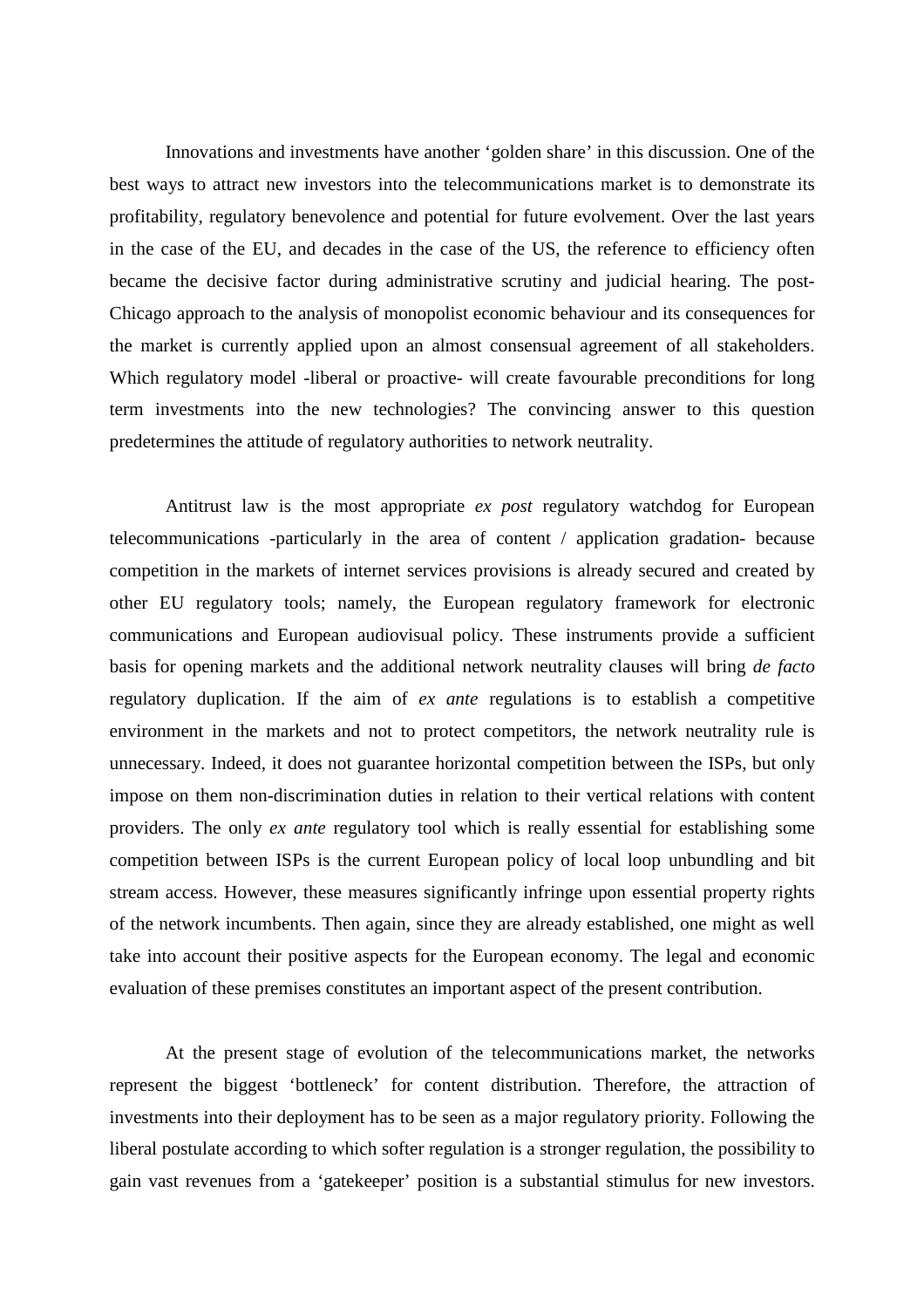The widespread argument of inefficiency of the networks duplication still plays an important, but no longer decisive, role in the modern telecommunications economy, especially taking into account the vigorous potential of the next generation wireless networks. This contribution demonstrates how exactly market failures can be effectively solved by antitrust procedures in the relevant areas.

As a result of fast technological evolution and a growing juxtaposition in a number of communication areas, a draft of the new telecommunications framework has been launched at the beginning of 2000. Because of a rapid convergence among the three previously almost not at all interconnected sectors that are telecommunications, information technology and the media, the decision has been made to cover all of them through a single regulatory regime. This new framework included the regulation of both telecommunications and broadcasting aspects of communications, which previously had been regulated separately. However, the new regulatory regime of communications did not include either content services providing editorial control or information society services, which do not mainly consist in the transmission of signals on electronic communications networks. Apart from the explicit exclusion of audiovisual services, the new electronic communications proposal provided no coverage for the regulation of telecommunications equipment.

The new regulatory framework came into force on 25 July 2003. Initially, this new package consisted of five directives: the Directive on a common regulatory framework (2002/21/EC), which lays out the main aims and procedures for an EU regulatory policy in the area of the provision of telecommunications services and networks; the Directive on access and interconnection (2002/19/EC), which regulates the access to and interconnection of networks on operators with significant market power; the Directive on the authorisation of Electronic Communications Networks and Services (2002/20/EC), a mechanism to establish a new system of general authorisation, under the provisions of which directive national regulatory authorities can no longer issue licenses but only establish a general authorisation for all telecommunications services; the Directive on universal service and user rights related to electronic communications networks and services (2002/22/EC), which provides a minimum level of telecommunications services to European consumers; and, finally, the Directive on privacy and electronic communications (2002/58/EC), stipulating the rules for protection of personal data and privacy.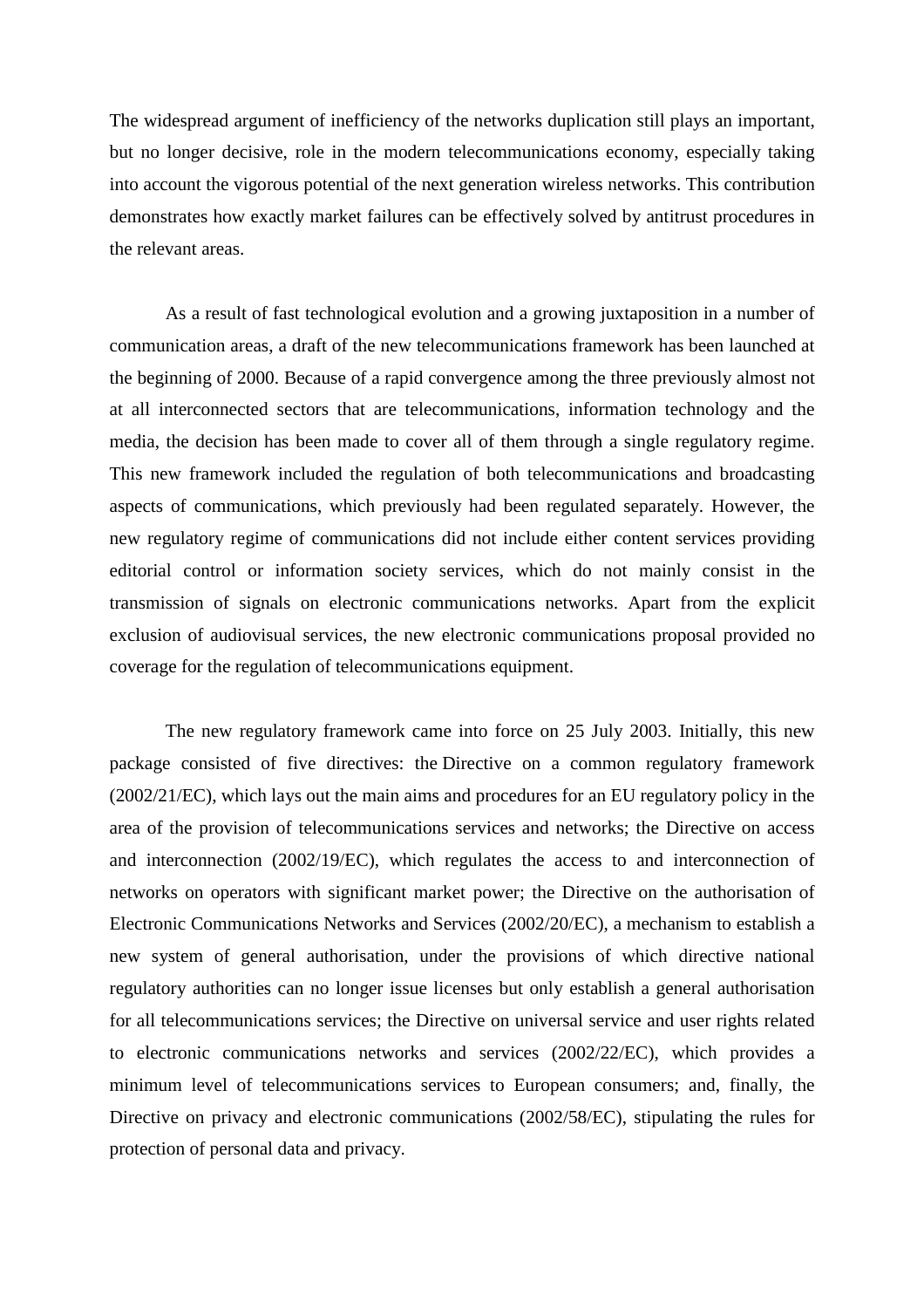One of the main reasons to propose the framework was to harmonise the communications legislation. In addition to this packages, the Directive on competition in the markets for electronic communications services (2002/77/EC), the Decision on a regulatory framework for radio spectrum policy (678/2002/EC), the Decision on the minimum set of leased lines with harmonised characteristics and associated standards (2004/641/EC), the Decision establishing the European Regulators Group for Electronic Communications Networks and Services (2002/627/EC) and the Recommendation on relevant markets (C (2003) 497) have added latter on. This paper does not review all the provisions of the relevant Regulatory Framework directives; instead, it focuses on specific aspects of the directives, which are related to network neutrality.

At the current stage of the EC telecommunications development, one needs to acknowledge the general political will to move towards greater application of antitrust *ex post* European principles. This gesture is still far from the consensual recognition of the competition law rationale's dominant position in the area of telecommunications. On the other hand, it might be interpreted as a manifestation of the completion of the first proactive regulatory stage in the infrastructural liberalisation.

## **B. Compulsory infrastructure access**

In accordance with the current European regulatory model, compulsory access to the network infrastructure can be justified as a means to increase competition. The Directive on access and interconnection (2002/19/EC) obliges network operators with significant market power to meet reasonable requests for access to and use of networks elements and associated facilities, stipulating that such requests should only be refused on the basis of objective criteria such as technical feasibility or the need to maintain network integrity. In cases where access is refused, the aggrieved party may submit the case to the dispute resolutions procedure referred to in Articles 20 and 21 of the Framework Directive (2002/21/EC). However, national regulatory authorities are required to find a proper balance between the short-term interests of the new entrants and their incentives to invest in alternative facilities that will secure more competition in the long-term.

Price control constitutes one of the most important regulatory instruments of compulsory access. In the markets where the competition is not well-developed, the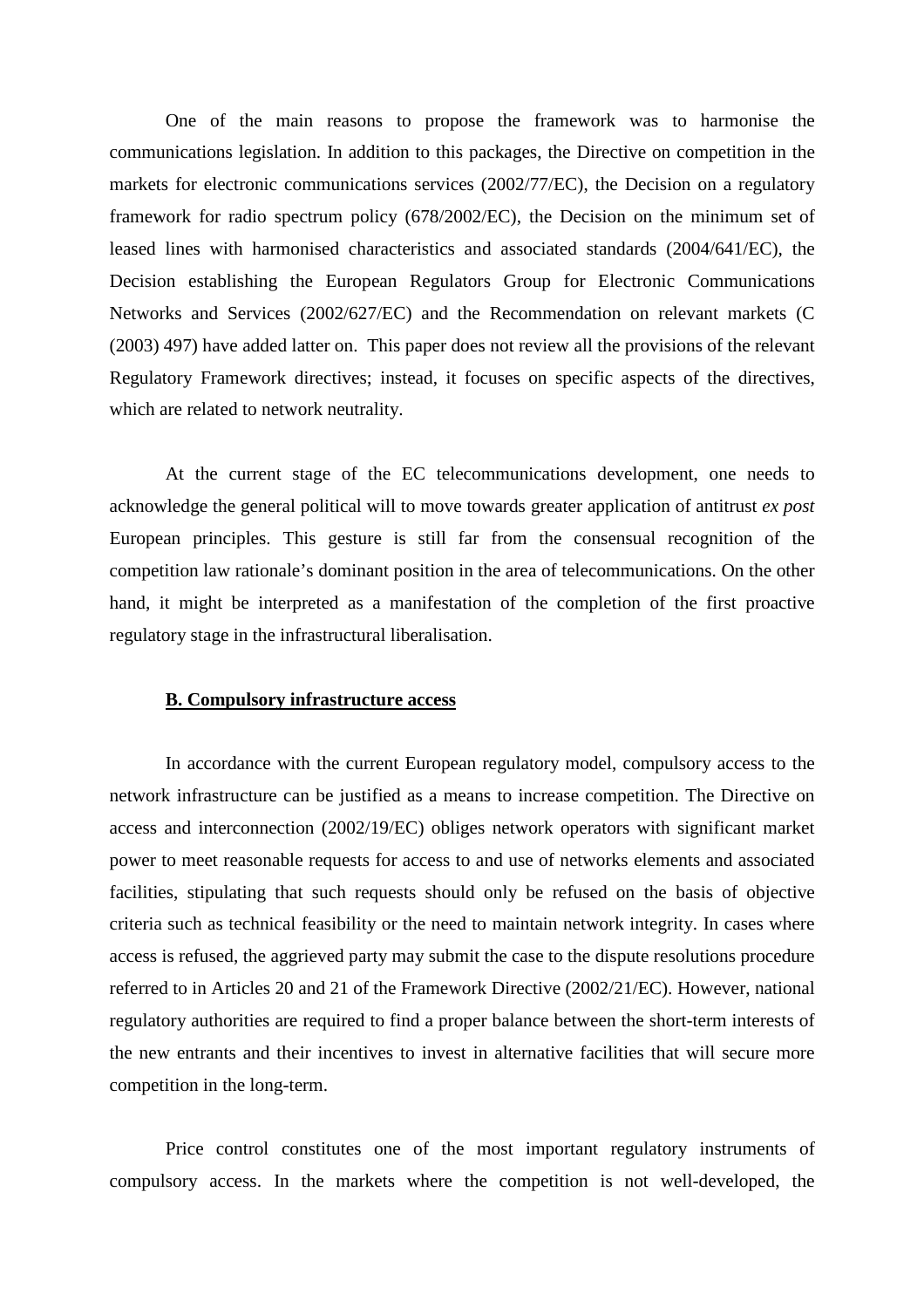incumbents are prohibited from imposing excessive prices and using price squeeze tools for eliminating competition. The Directive on access and interconnection gives to the national regulatory authorities the necessary rights for appropriate price control, such as cost accounting systems and undertaking an annual audit to ensure compliance with that procedure.

It is noteworthy that the national regulatory authorities are not limited in their imposition of compulsory access provisions (exclusively) to situations where a company dominates the market.**<sup>5</sup>** Such obligations go far beyond the *ex post* competition principles and along with liberalisation bring disincentives for incumbents to innovate and expand their networks.

The new phase of telecommunications policy illustrates the Commission's willingness to reassess the existing electronic communications regulatory framework. The main impetus for a reform came from the fast-changing nature of the telecommunications structure, from the deep convergence of various interrelated services -namely, the operation and deployment of the network infrastructure, access services, entertainment and content provision- and from the multilevel interdependence between them.

During public consultations, many incumbent operators and some national authorities considered that the regulatory framework should foster more investment and they called for a major reform. Nevertheless, some have pleaded for either withdrawal of sector-specific regulation or regulatory holidays for major investments that made significant financial injections into structural renovation of their networks.

The Proposal covers the area of common carriage services provision. In the Commission's opinion, because of the fact that the fast technological progress significantly changed the conditions under which common carriage service rules operate, and keeping in mind a deep infrastructure deployment and establishment of alternative networks, these services need substantially less regulation from the member states. Conversely, in order to apply common European standards to such services, it is proposed that the common carriage

<sup>&</sup>lt;sup>5</sup> Article 3 § 2 of the Directive on access and interconnection stipulates that "where, as a result of [...] market analysis, a national regulatory authority finds that one or more operators do not have significant market power on the relevant market, it may amend or withdraw the conditions with respect to those operators, in accordance with the procedures referred to in Articles 6 and 7 of Directive 2002/21/EC (Framework Directive)".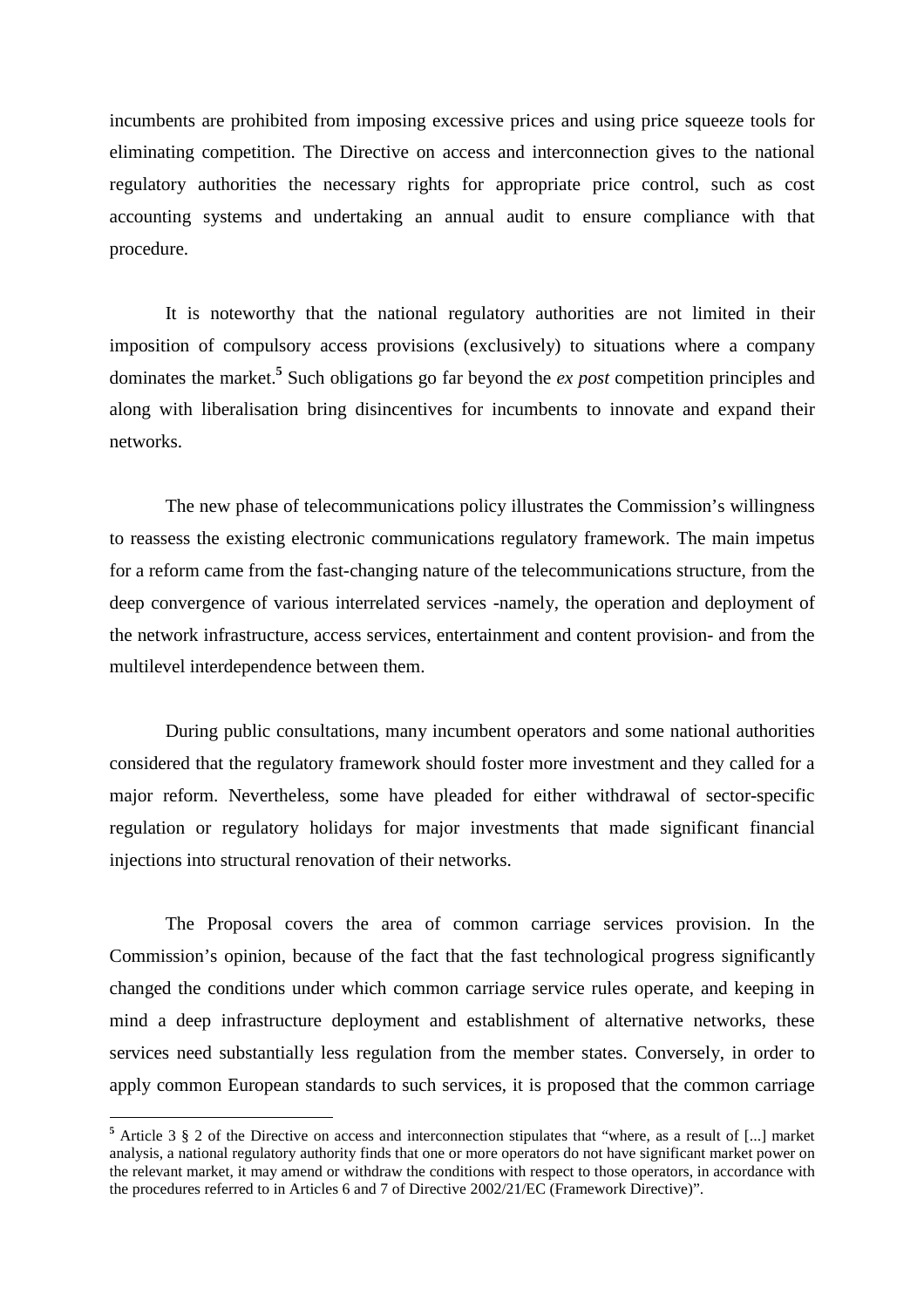services obligations of the incumbents must be as proportionate and transparent as possible. The document proposes to introduce a deadline for reviewing national common carriage rules and give a spur to liberalise the national markets and introduce competition within newly opened segments of the telecommunications market.

One of the most important and controversial proposals of the Commission is related to the provision of a universal service. The current EC regulations on universal services are based on the 'classic' model under which telecommunications companies may often provide both access to the network and voice communication services. In the Commission's opinion, such a vertical integration model where the incumbent provides services of access to network and voice communications may harm -or, to put it in more appropriate terms, "not foster"- the competition within the internal market. As a result, it offers to introduce separate obligations on providers of access infrastructure and on providers of services. One of the main reasons for this legal transformation lies in the fact that the Commission foresees a rapidly growing interconnection of the different services and, consequently, some potential harm for the internal market as competition *for the market* would prevail over competition *in the market.* 

According to Article 3 of the Directive on competition in the markets for electronic communications services (2002/77/EC), "member states shall ensure that vertically integrated public undertakings which provide electronic communications networks and which are in a dominant position do not discriminate in favour of their own activities". The Directive on access and interconnection (2002/19/EC) stipulates that telecommunications companies with significant market power are obliged to operate in accordance with the principle of nondiscrimination and ensure that undertakings with market power do not distort competition, especially where there are vertically integrated undertakings that supply services to undertakings with whom they compete on downstream markets.

Hypothetically, the attempt of the Commission to regulate the telecommunications industry in such interventionist fashion might be justified by the goal to reach some efficiency gains for the European market. However, this policy may also lead to a decrement of the general level of legal certainty in the business environment and negatively reflect upon the intensions to invest into the future development of the infrastructure. As of today, it is still hard to predict the kind and methods of regulatory measures, which may be applied in order to impel the incumbents to give up certain part of their business. This appears even less likely if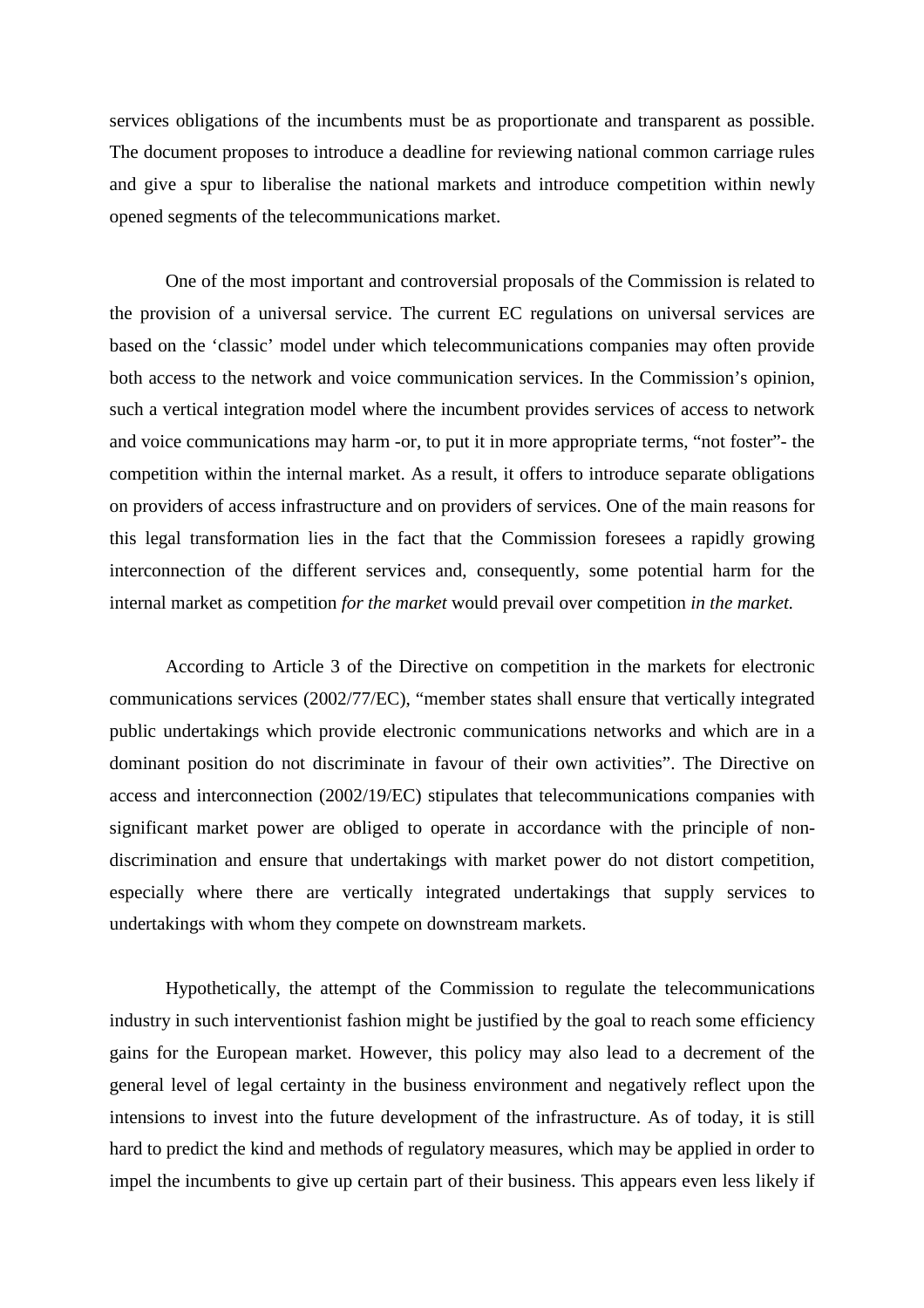one keeps in mind that the control over the network allows them to carry on a wide range of legitimate economic leverages.

The spirit of this proposal is not consistent with the broad economic studies in the area of *ex post* competition law, because the political, industrial and academic discourses in the antitrust domain reached almost unanimous consent upon economic efficiency of the vertically integrated business. The possible remedy for vertically integrated companies in competition law may be applied solely in the course of a merger's approval. Vertically integrated companies may undergo an additional responsibility for abuse of their dominant position, but such a responsibility may not concern compulsory separation of the incumbent, since it is the consequence of *behaviour* but not the mere *status* of the company *per se*.

#### **C. Network neutrality in the new regulatory framework**

Another domain which the reformed regulatory framework proposes to cover is that of network neutrality. The term has been created in the US public debates by proponents of the current model of relations between telecommunications companies and providers of internet content. The rationale behind network neutrality is based upon a prohibition of 'double charge' for providing internet content to the end-users. The idea of launching the network neutrality movement is based upon the eventual threat for internet companies that aroused from the intentions of internet providers to establish prioritised services for users or companies who are willing to pay more for a substantial speed increment of data transmission.

The Commission's regulatory proposal maintains a quite ambivalent position in this regard and states that, "in Europe, the regulatory framework allows operators to offer different services to different customer groups, but does not allow those who are in a dominant position to *discriminate* between customers in similar circumstances". The effective consequences of the distinction enshrined in this formula will, in all likelihood, be established exclusively on a case-by-case basis. The Proposal contains an important clause which empowers NRA to establish minimum quality levels for transmission of data *via* networks, particularly to avoid a situation of degradation of the quality of the service to an unacceptably low level. The Commission considers that any dispute raised among parties concerning the different interpretation of network neutrality principles should be resolved in accordance with the rules of *good faith* and refers to Article 5 § 1 of the Access Directive; according to which, "in an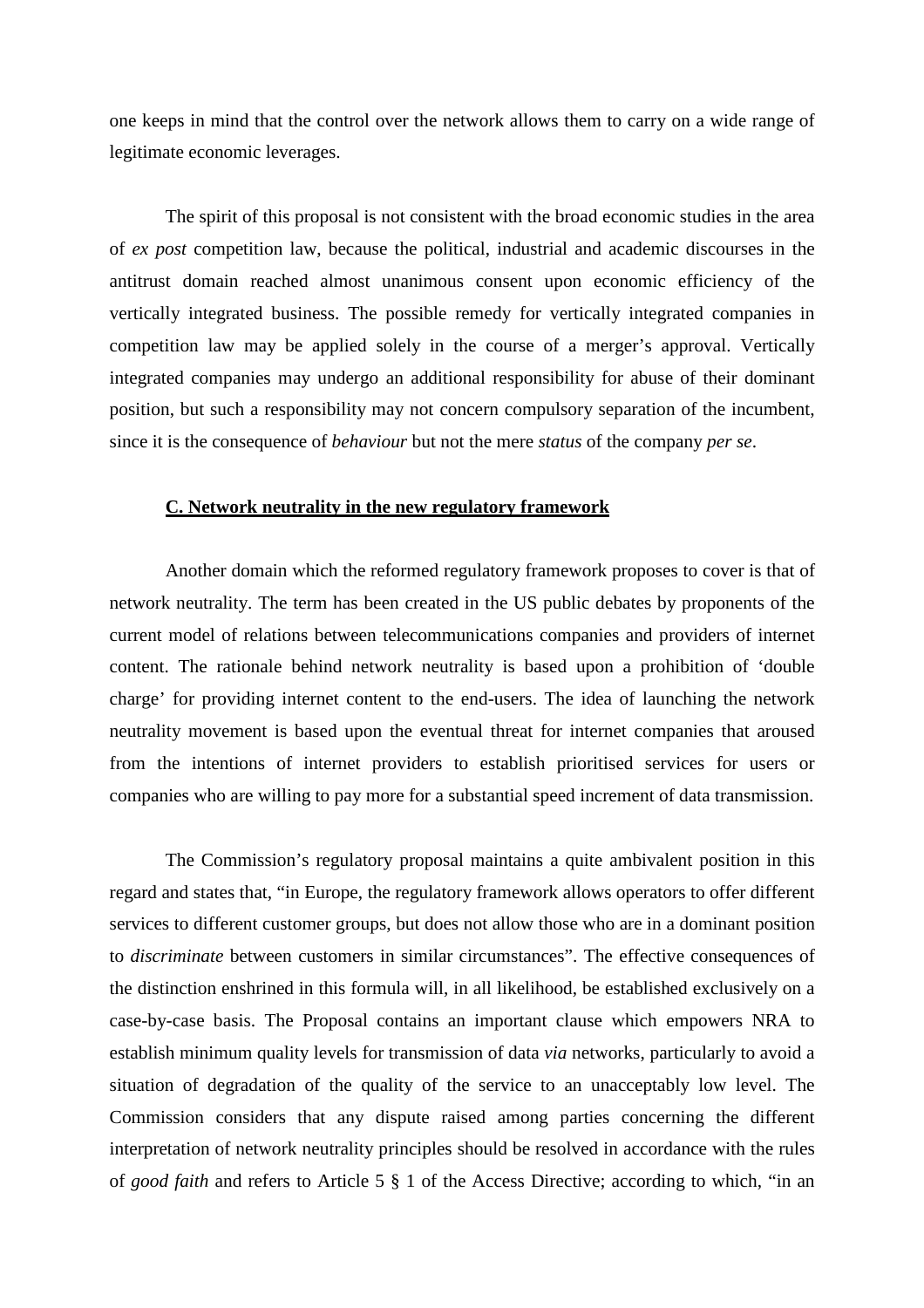open and competitive market, there should be no restrictions that prevent undertakings from negotiating access and interconnection arrangements between themselves, in particular on cross-border agreements subject to the competition rules of the treaty".

The possibility of application of the provisions of non-discrimination in the context of network neutrality will depend on an infinitude of eventual interpretations of Article 10 § 2 of the Directive on access and interconnection (2002/19/EC); which stipulates that "obligations of non-discrimination shall ensure, in particular, that the operator applies equivalent conditions in equivalent circumstances to other undertakings providing equivalent services, and provides services and information to others under the same conditions and of the same quality as it provides for its own services, or those of its subsidiaries or partners".

The proponents of network neutrality interpret these provisions as a prohibition to prioritise the transmission of different services and applications, emphasising that in case of vertical integration of the infrastructure and content providers the conditions for premium traffic speed should be automatically transferred to other content providers. However, the incumbents would reasonably refer to the non-discriminatory character of premium speed services, since each company can receive access to such facilities under equivalent conditions. Hence, the abovementioned provisions of the Directive on access and interconnection regulate the relationship of network operators and the new entrants, electronic communications companies, who strive to operate within the same infrastructure.

Even taking into account the highly growing convergence of technologies and applications, these conditions can apparently not be directly applied to the relations of network operators with content providers. The evolution and development of the concept of network neutrality, its ontological essence and legislative regulation, both in the US and EU, will be scrutinised below.

The Commission analyses three potential scenarios for the development of the telecommunications regulatory framework: the removal or restriction of sector-specific regulation; the adoption of an 'open access' model for new network structure; and, lastly, no change to the regulatory framework.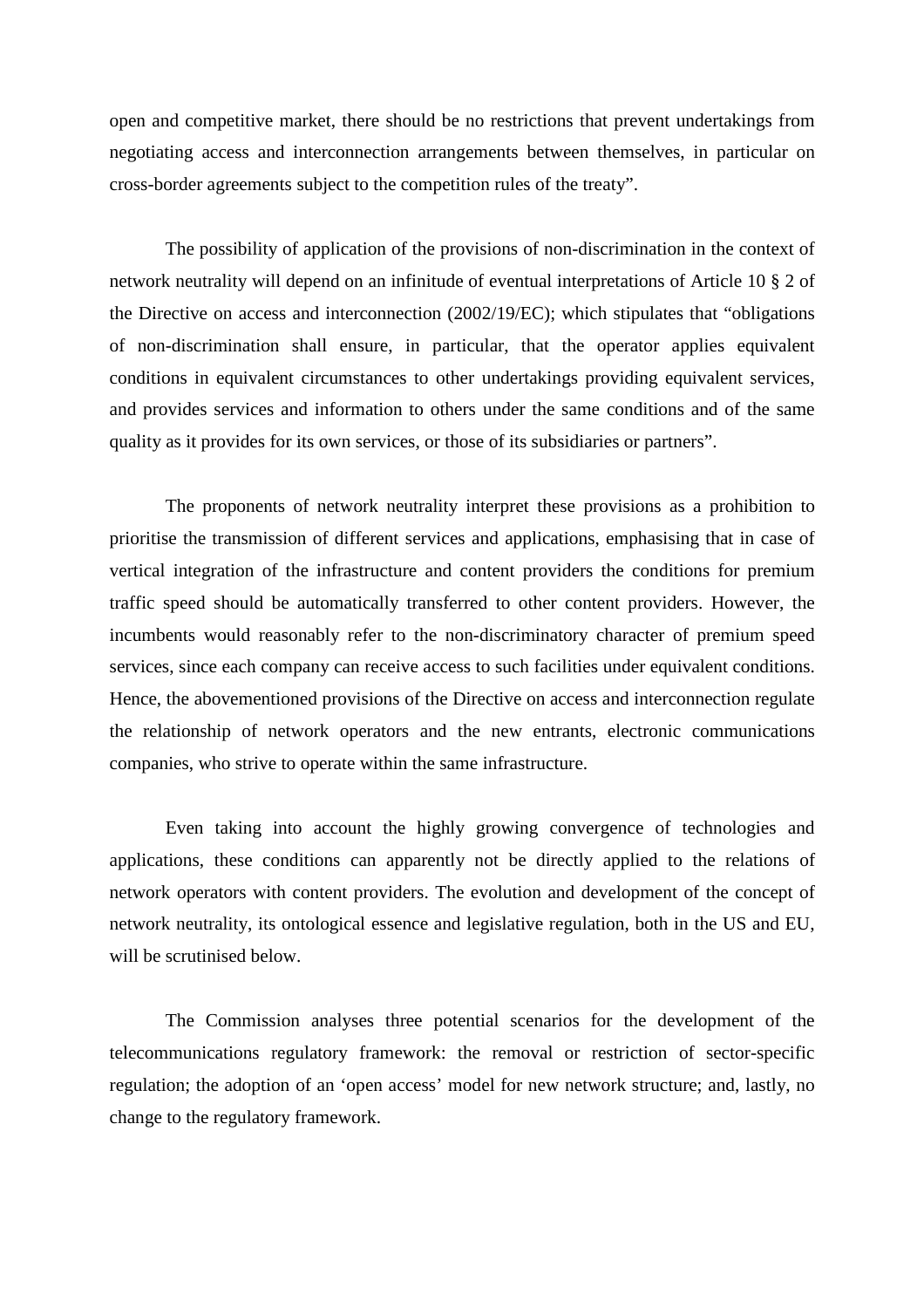The first or 'free market' model is characterised by its eventual advantages for the current incumbents and a substantial increase in the level of economic predictability and legal certainty. Besides, the removal or restricted application of *ex ante* regulation may provide an incentive for long-term investment and make European markets more attractive to transnational capital. This option envisages the application in the telecommunications area of *ex post* competition policy rules without considerable sector specific measures.

The biggest disadvantage of this regulatory approach lies in its disintegrative character. The removal of the uniform European regulation would authorise *status quo* in the European telecommunications, currently characterised not only by different levels of technical and structural development but also by diverse approaches with respect to liberalisation, often benefiting from a privileged (quasi-)national legal status granted by member states.

In addition, the removal of *ex ante* regulation in a market where the incumbent operator benefits from a dominant position is likely to slow down the level of effective competition and to disadvantage consumers. The rapid growing importance of the communications area in digitally-oriented economies demonstrates that predictable long-term dominance does not constitute the exclusive condition for extensive investments in the new generation networks.

The second option is diametrically opposed to the removal or restriction of sectorspecific regulations. It consists in the compulsory opening of access to the incumbent networks to all potential competitors, provided that they meet a certain number of established criteria. One version of this option envisages the structural separation, which the Commission foresees could in principle be imposed under competition law instruments. Until very recently, the most radical intervention of a regulatory authority in the commercial practice has been the institution of a compulsory licensing for dominant companies under Article 82 EC; that is, the essential facilities doctrine.

There are many advocates and critics of this regulatory measure, both in governmental and industrial circles. In the scholarly literature, there is a virtually consensus upon the fact that the essential facility doctrine constitutes the ultimate frontier of the regulatory interference into the 'societal sanctity' of the private property domain. The most radical version of this institute provides the possibility of compulsory opening access to a piece of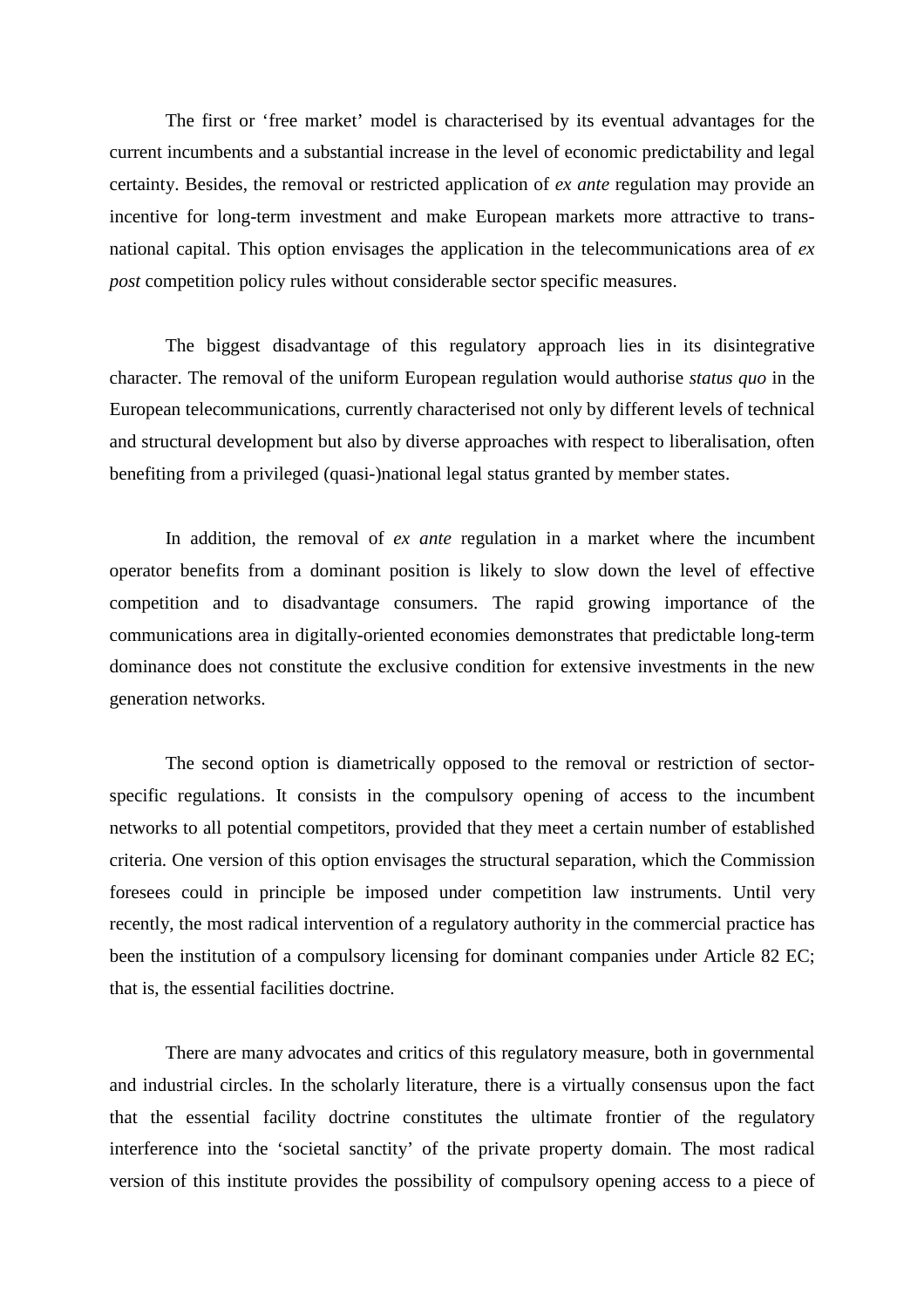private property, which constitutes an industrial bottleneck, but only under the principle of limited and shared access. It is almost impossible to imagine how the tools of *ex post* regulation may be used to impel the incumbents to refuse to operate on the market of communications services, leaving them merely the possibility of technically servicing the networks. The only possible way to implement this idea is through *ex ante* regulatory requirements, obliging member states to grant the NRA the necessary competences to guarantee that network operator open access to all competitors by separating their infrastructure services from the provision of internet access. In all likelihood, the Commission considers this approach as merely theoretical and uses its argumentation for the purely methodological purposes of comprehension and analysis. For the sake of discussion, however, it is possible to simulate a situation similar to the famous rationale of the European courts with regard to parallel trading in intellectual property; namely, "the possession of property does not necessary correspond to its usage, which might have been restricted". By analogy, holding the network does not entail an unreserved right to provide electronic communications services. Hence, technically speaking, certain requirements of registration or establishing and accounting separation of the incumbents might be launched by the Commission.

The Commission is absolutely right in saying that the 'open access' model for new infrastructure investment works well in a *tabula rasa* situation, where there is no pre-existing network or Commission initiate proactive initiatives, using structural funds. This situation may be fully justified only under free-will but not under compulsory regulatory initiatives. The offered model has many advantages *per se*. Yet, because of the impossibility of separating the present-day infrastructure owners from the communications services, which often constitute the major part of their revenues, this idea remains mostly hypothetical.

The third option considered by the Commission is the absence of any change to the regulatory framework. The current model is characterised by a high degree of predictability and harmonisation and its capability to successfully regulate the European telecommunications area has been proved in practice. For this reason, it would be appropriate to concentrate efforts on the adaptation of the regulatory framework to rapid technological changes and direct them on the coverage of new-arising domains, rather than propose radical conceptual changes. The Commission considers that this model is the most appropriate option and has thus proposed it in its associated Communication.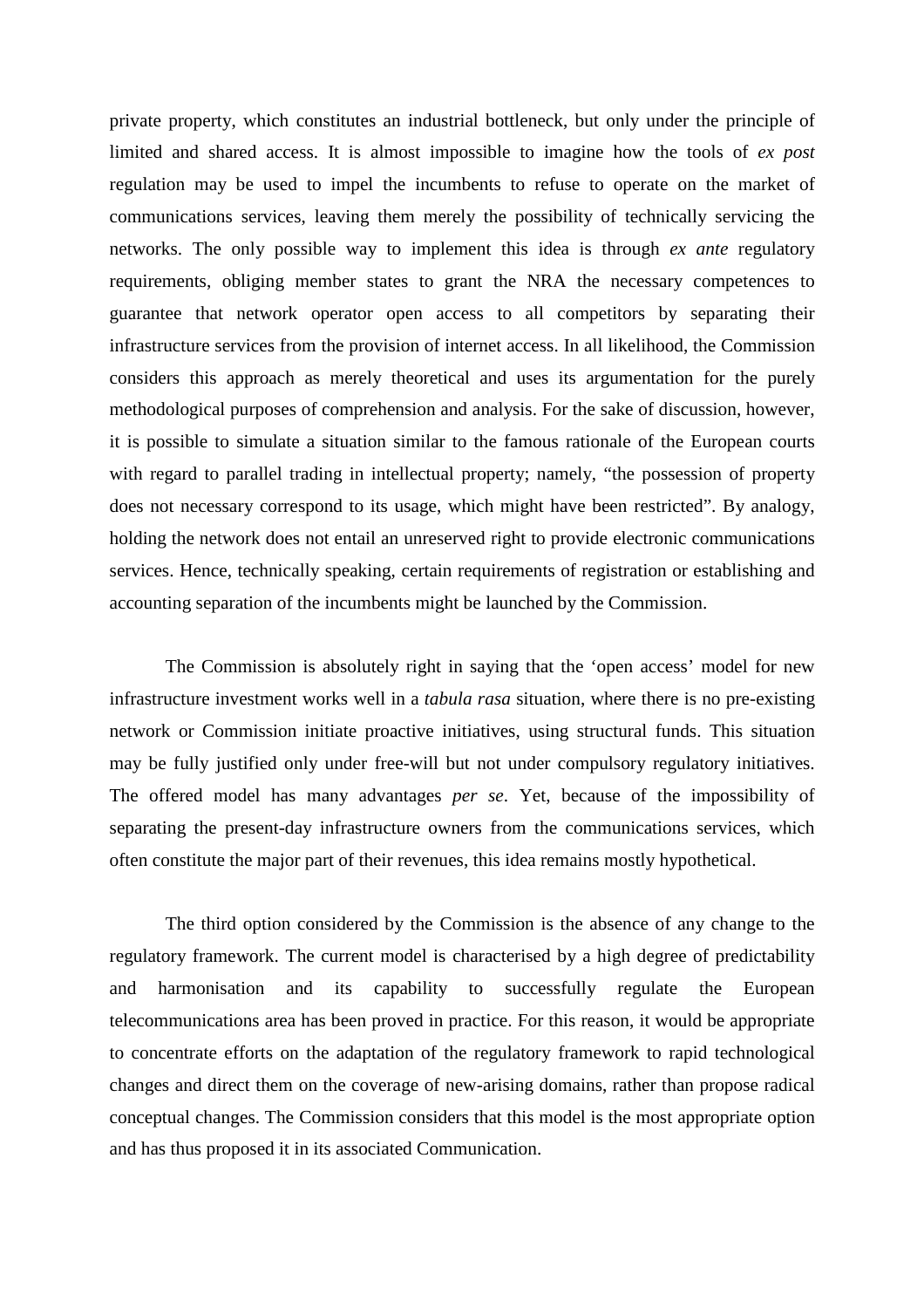## **III. European audiovisual policy**

# **A. Network neutrality context**

In regulatory terms, the concept of network neutrality is in-between. Its substance relates equally to infrastructure and content. The fundamental essence of network neutrality is based upon the principle of fair treatment of content by network operators. Unlike traditional broadcasting, data over IP streaming has no technical borders and can potentially cover a worldwide audience. Since the issues of content management relating to network neutrality may occur predominantly in the downstream market -namely, content destination, places of consumption of the content by customers-, the attention has to be paid to European regulatory instruments of content management.

Regulation of audiovisual contents represents a substantial segment of the European communications policy. The main legislative document in this area is the Directive on the coordination of certain provisions laid down by law, regulation or administrative action in member states concerning the pursuit of television broadcasting activities; "Television without Frontiers Directive" or TVWFD (89/552/EEC), from 1989. This document has been substantially updated in 1997. After some lengthy public debates and consultations, the Commission issued in 2005 and further amended in 2007 its proposal for Audiovisual Media Services Directive; AVMSD or Audiovisual Media Services Directive being a new title for TVWFD.**<sup>6</sup>**

The original objective of TVWFD is the creation of appropriate conditions for the free movement of television transmission within the EC. Its primary scope included all forms of public broadcasting, except electronic communications services providing information services on on-demand basis.

# **B. Single European TV market**

 $\overline{a}$ 

In terms of the *liberation-integration-competition* paradigm, the main aim of this document has definitely been the second one. By opposition to the US context, the

**<sup>6</sup>** Directive of the European Parliament and of the Council on the coordination of certain provisions laid down by law, regulation or administrative action in member states concerning the provision of audiovisual media services.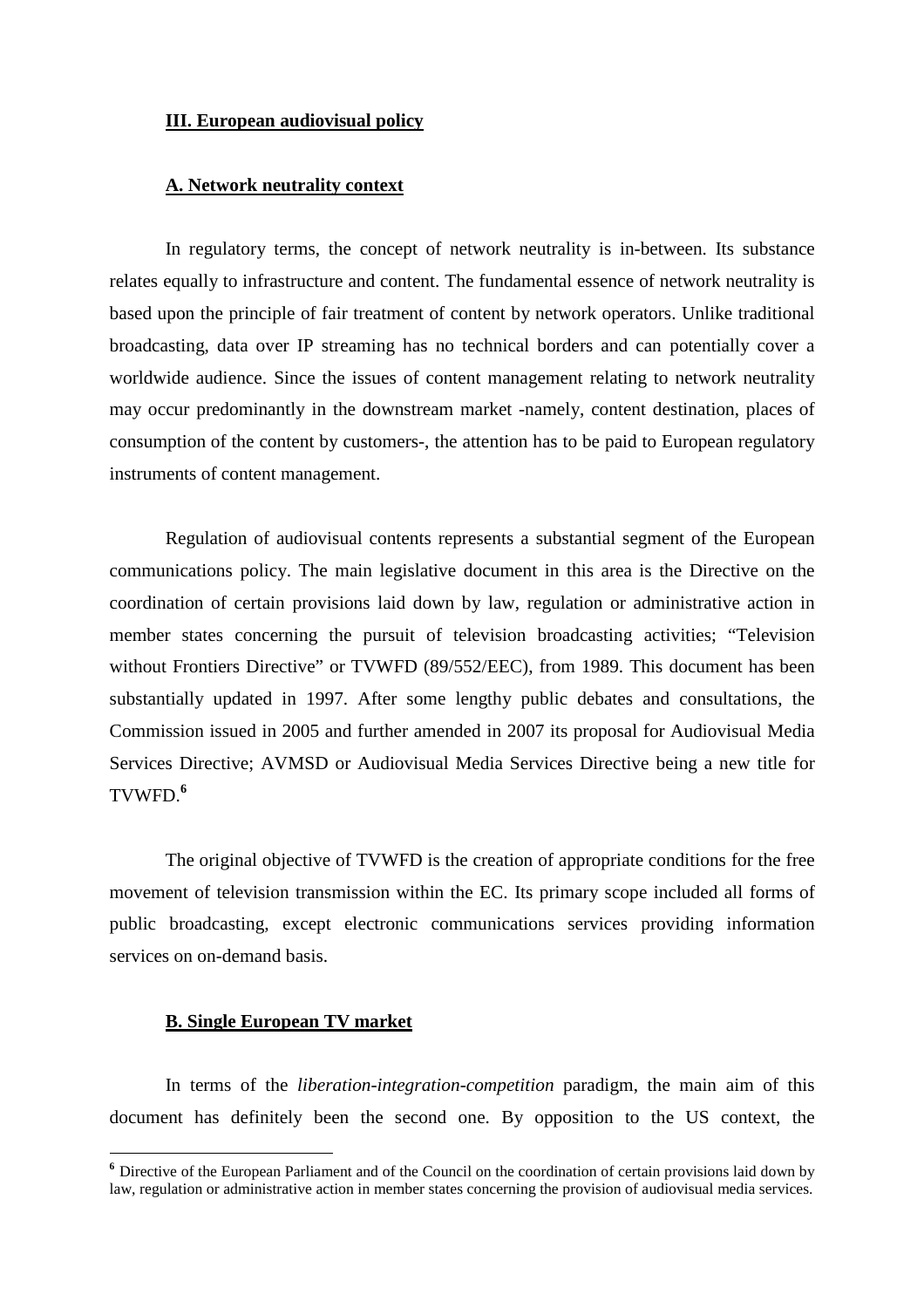broadcasting industry in Europe is characterised by strong public elements. The state inheritance is either directly or at least implicitly present in all major European broadcasters and the whole consumer media culture in Europe. A genuine liberalisation of the broadcasting industry has never been on the European agenda. For this reason, TVWFD does not appear to concentrate any efforts on the liberalisation of the TV markets. Instead, it strives to integrate the different national regulatory environments into a single European model.

In order to pursue this important mission, the Commission tries to eliminate any regulatory borders between the different member states. Hence, one of the key ideas of the TVWFD has been the prohibition for the member states to conduct any measures, which can restrict reception or retransmission of broadcast signal from other member states, apart from public safety, the promotion of culture and similar exceptional national needs.

However, there are not enough political, economic and cultural preconditions for establishing a free market model for the TV industry in Europe. As is the case with the European regulation of the telecommunications infrastructure, the main efforts of the Commission are directed towards regulatory unification within the European internal market. The essence of *harmonisation* of the TV markets is based upon the subordination of national regulatory regimes to a pan-European one. Since the meta-task of European integration is based on the elimination of regulatory differences and economic borders between the member states, but by no means on erasing obstacles to an internal free market -as the internal market is not a free market-, the European audiovisual policy develops in parallel with the general objectives of the European integration. These regulatory roots of the European model of TV industry play a role in the present-day situation in relation to the production and distribution of European TV content. Without unnecessary oversimplifications, and fully taking into account all cultural, linguistic, behavioural and esthetical particularities of Europeans, there are enough evidences to conclude that there exists a direct relation between the strong regulatory character of the European TV industry and its poor commercial performance both in the world at large and the domestic markets.

TVWFD covers a broad range of issues, related to the production, transmission and reception of content in the EC. Its adoption has been originally stimulated by fast technological developments in the TV industry. In combination with the firm intention to establish a single European market, these prerequisites became decisive for the initiation of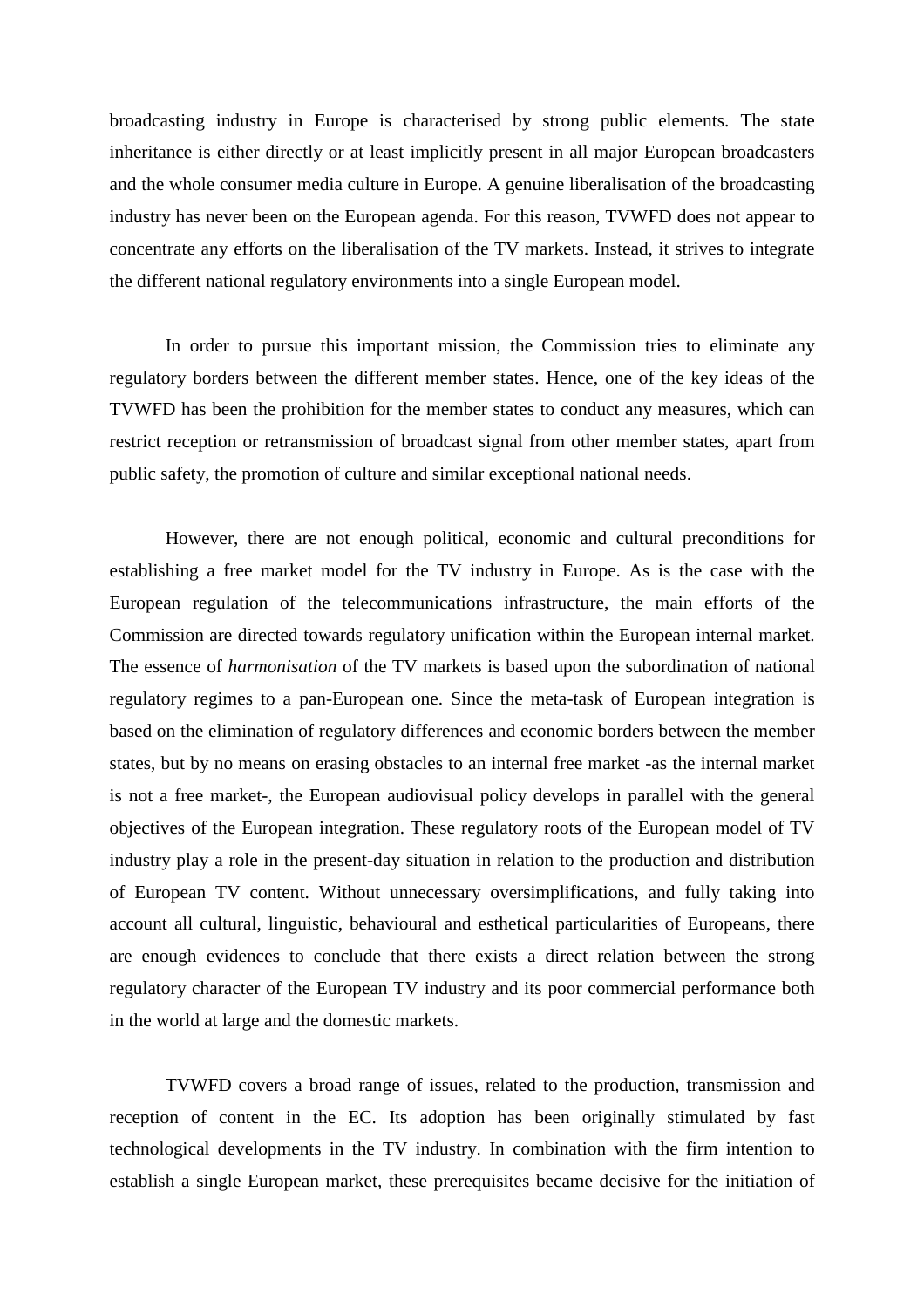this legislative measure. Initially adopted in 1989, it has been amended in 1997 because of the further development of the audiovisual sector; in particular, in the area of satellite TV, marketing-oriented business models, interactive technologies and future deployment of cable infrastructure.

In 2007, EU is still revising TVWFD. Under the new title of Audiovisual Media Services Directive, it is called for providing an effective regulatory tool for content production and distribution in the new digital age.

Since the adoption of TVWFD in 1989 and its substantial amendment in 1997, electronic technologies have substantially expanded, leading the Commission to initiate in 2002 a legislative review of TVWFD. It has been officially launched by launching a proposal for the elaboration of a program for the modernisation of rules on audiovisual services and a timetable for future actions. The Commission organised an extensive public consultation campaign. As a result of this hearing, many research and analytical programs and seminars have been organised by the Commission from 2003 until 2007. Finally, in 2005, the Commission officially adopted a legislative proposal for the revision of TVWFD, with some relevant amendments in 2007.

This document stresses the importance of the European audiovisual environment, based on principles of pluralism, cultural diversity and consumer protection. The Commission offers in this proposal to guarantee the independence of national regulators in the media sector; which essentially means to strive to provide the necessary tools for stronger regulatory powers.

#### **IV. Conclusions and openings for further research**

The aim of this contribution has been to give to a descriptive presentation of the current European regulatory framework in the areas of electronic communications and audiovisual policy. By analysing the relevant EC directives, it strived to put the existing model of *ex ante* regulation into the context of the network neutrality debates; with the general objective to provide a clear-cut overview of the European state of affairs in the areas related to network neutrality. The purpose of the overall project is not to present the mono-semantic meaning of this multidimensional problem, but rather to explore the nodular issues of the